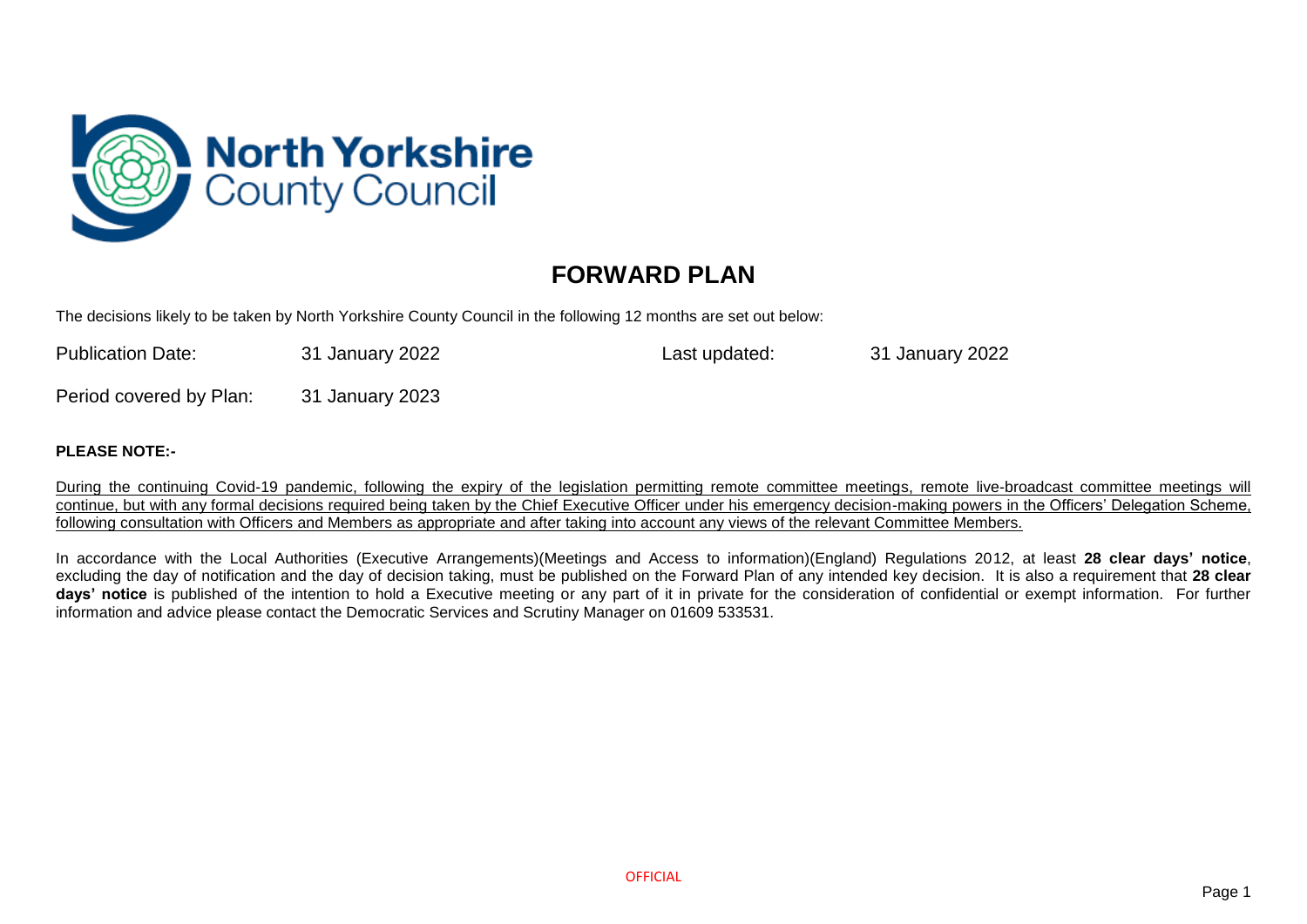|                                             | <b>FUTURE DECISIONS</b>                                                                                                                                                                                         |                                                                                                                                                      |                                                                                                                                       |                                                |                                                                                                                                                                                 |                                                                           |                                                                                                                       |                                                                                                                      |                                                                                     |  |  |  |
|---------------------------------------------|-----------------------------------------------------------------------------------------------------------------------------------------------------------------------------------------------------------------|------------------------------------------------------------------------------------------------------------------------------------------------------|---------------------------------------------------------------------------------------------------------------------------------------|------------------------------------------------|---------------------------------------------------------------------------------------------------------------------------------------------------------------------------------|---------------------------------------------------------------------------|-----------------------------------------------------------------------------------------------------------------------|----------------------------------------------------------------------------------------------------------------------|-------------------------------------------------------------------------------------|--|--|--|
| <b>Likely</b><br>Date of<br><b>Decision</b> | **Decision<br><b>Taker</b>                                                                                                                                                                                      | In Consultation<br>with (Executive<br>Member or<br>Corporate<br>Director)                                                                            | <b>Description of</b><br><b>Matter</b> $-$ including<br>if the report<br>contains any<br>exempt<br>information and<br>the reasons why | <b>Key</b><br><b>Decision</b><br><b>YES/NO</b> | <b>Decision Required</b>                                                                                                                                                        | <b>Consultees</b><br>(i.e. the<br>principal<br>groups to be<br>consulted) | <b>Consultation</b><br><b>Process</b><br>(i.e. the means by<br>which any such<br>consultation is to<br>be undertaken) | <b>Contact details</b><br>for making<br>representations<br>(Tel: 0845 034<br>9494)<br>unless specified<br>otherwise) | <b>Relevant</b><br>documents<br>already<br>submitted<br>to Decision<br><b>Taker</b> |  |  |  |
| 19 Jan<br>2022                              | Assistant<br>Chief<br>Executive -<br>Legal and<br>Democratic<br>Services                                                                                                                                        |                                                                                                                                                      | Settlement<br>Agreement - Joint<br><b>Insurance Cost</b>                                                                              | Yes                                            | To<br>consider<br>the<br>settlement agreement<br>relating to an insurance<br>cost issue under the<br>PPP waste contract                                                         | City of York<br>Council                                                   | Email                                                                                                                 | <b>Catriona Gatrell</b><br>catriona.gatrell<br>@northyorks.go<br>v.uk                                                |                                                                                     |  |  |  |
| 1 Feb<br>2022                               | Executive<br>Member for<br>Education<br>and Skills,<br>including<br>early years,<br>schools,<br>apprentices<br>hips, FE<br>colleges &<br>UTC`s, and<br>engagement<br>with the<br>skills<br>agenda of<br>the LEP |                                                                                                                                                      | Disapplication<br>Request - School<br>Improvement<br>Funding                                                                          | Yes                                            | Executive<br>To<br>seek<br>Member approval to<br>submit a request to the<br>Secretary of State for<br>Approval<br>De-<br>to<br>School<br>Delegate<br><b>Improvement Funding</b> | <b>North</b><br>Yorkshire<br><b>Schools</b><br>Forum                      | taken at<br>Views<br>the School Forum<br>meetings on 16<br>December 2021<br>and 20 January<br>2022.                   | <b>Howard Emmett</b><br>howard.emmett<br>@northyorks.go<br>v.uk                                                      |                                                                                     |  |  |  |
| 1 Feb<br>2022                               | Corporate<br>Director of<br>Children<br>and Young<br>People's<br>Services                                                                                                                                       | Executive<br>Member for<br><b>Education and</b><br>Skills,<br>including early<br>years, schools,<br>apprenticeship<br>s, FE colleges<br>& UTC`s, and | Post 16<br>contribution<br>charge for the<br>2022/23 academic<br>year                                                                 | Yes                                            | The<br>agreed<br>contribution charge for<br>post 16 home to school<br>transport, to declare on<br>the Post 16 Policy<br>statement.                                              | Not<br>applicable                                                         | Not applicable                                                                                                        | <b>William Burchill</b><br>william.burchill@<br>northyorks.gov.u<br>k                                                |                                                                                     |  |  |  |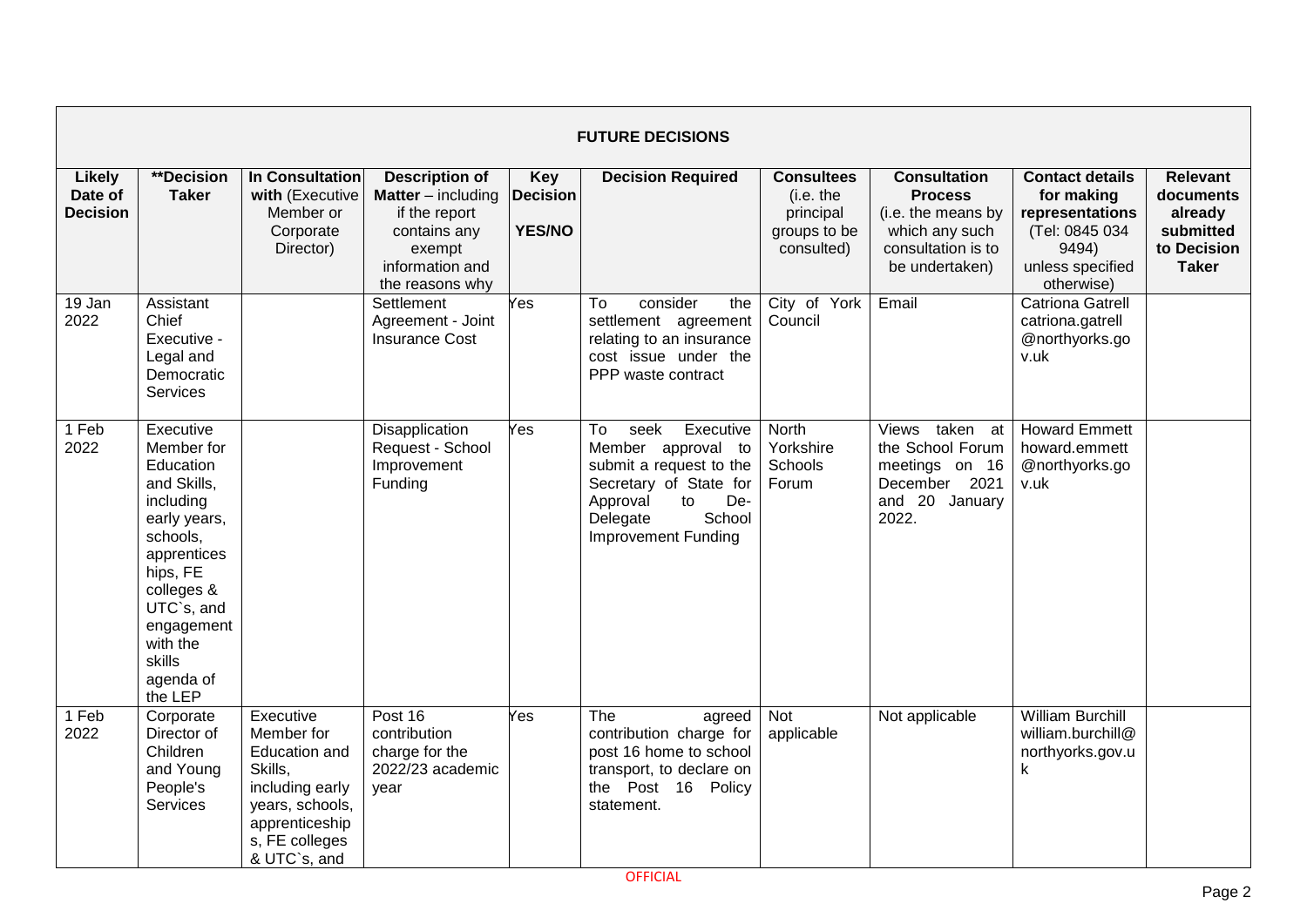|                                             | <b>FUTURE DECISIONS</b>                                                   |                                                                                                                                                                                                               |                                                                                                                                     |                                                |                                                                                                                                         |                                                                           |                                                                                                                       |                                                                                                                      |                                                                                     |  |  |
|---------------------------------------------|---------------------------------------------------------------------------|---------------------------------------------------------------------------------------------------------------------------------------------------------------------------------------------------------------|-------------------------------------------------------------------------------------------------------------------------------------|------------------------------------------------|-----------------------------------------------------------------------------------------------------------------------------------------|---------------------------------------------------------------------------|-----------------------------------------------------------------------------------------------------------------------|----------------------------------------------------------------------------------------------------------------------|-------------------------------------------------------------------------------------|--|--|
| <b>Likely</b><br>Date of<br><b>Decision</b> | **Decision<br><b>Taker</b>                                                | In Consultation<br>with (Executive<br>Member or<br>Corporate<br>Director)                                                                                                                                     | <b>Description of</b><br><b>Matter</b> – including<br>if the report<br>contains any<br>exempt<br>information and<br>the reasons why | <b>Key</b><br><b>Decision</b><br><b>YES/NO</b> | <b>Decision Required</b>                                                                                                                | <b>Consultees</b><br>(i.e. the<br>principal<br>groups to be<br>consulted) | <b>Consultation</b><br><b>Process</b><br>(i.e. the means by<br>which any such<br>consultation is to<br>be undertaken) | <b>Contact details</b><br>for making<br>representations<br>(Tel: 0845 034<br>9494)<br>unless specified<br>otherwise) | <b>Relevant</b><br>documents<br>already<br>submitted<br>to Decision<br><b>Taker</b> |  |  |
|                                             |                                                                           | engagement<br>with the skills<br>agenda of the<br><b>LEP</b>                                                                                                                                                  |                                                                                                                                     |                                                |                                                                                                                                         |                                                                           |                                                                                                                       |                                                                                                                      |                                                                                     |  |  |
| 1 Feb<br>2022                               | Corporate<br>Director of<br>Children<br>and Young<br>People's<br>Services | Executive<br>Member for<br>Education and<br>Skills,<br>including early<br>years, schools,<br>apprenticeship<br>s, FE colleges<br>& UTC's, and<br>engagement<br>with the skills<br>agenda of the<br><b>LEP</b> | <b>Music Service</b><br>Fees 2022/23                                                                                                | Yes                                            | To approve fees paid<br>by parents for their<br>children's instrumental<br>music tuition for the<br>academic year 2022/23               | <b>Not</b><br>applicable                                                  | Not applicable                                                                                                        | lan Bangay,<br>Head of<br>Instrumental<br><b>Music Service</b><br>ian.bangay@nor<br>thyorks.gov.uk                   |                                                                                     |  |  |
| 1 Feb<br>2022                               | Corporate<br>Director of<br>Children<br>and Young<br>People's<br>Services | Executive<br>Member for<br>Education and<br>Skills,<br>including early<br>years, schools,<br>apprenticeship<br>s, FE colleges<br>& UTC`s, and<br>engagement<br>with the skills<br>agenda of the<br>LEP        | Outdoor Learning<br>Service fees<br>2022/23                                                                                         | Yes                                            | To<br>approve<br>the<br>charges and fees as<br>listed for the Outdoor<br>Learning Service<br>for<br>September 2022<br>to<br>August 2023 |                                                                           |                                                                                                                       | <b>Adrian Clarke</b><br>adrian.clarke@n<br>orthyorks.gov.uk                                                          |                                                                                     |  |  |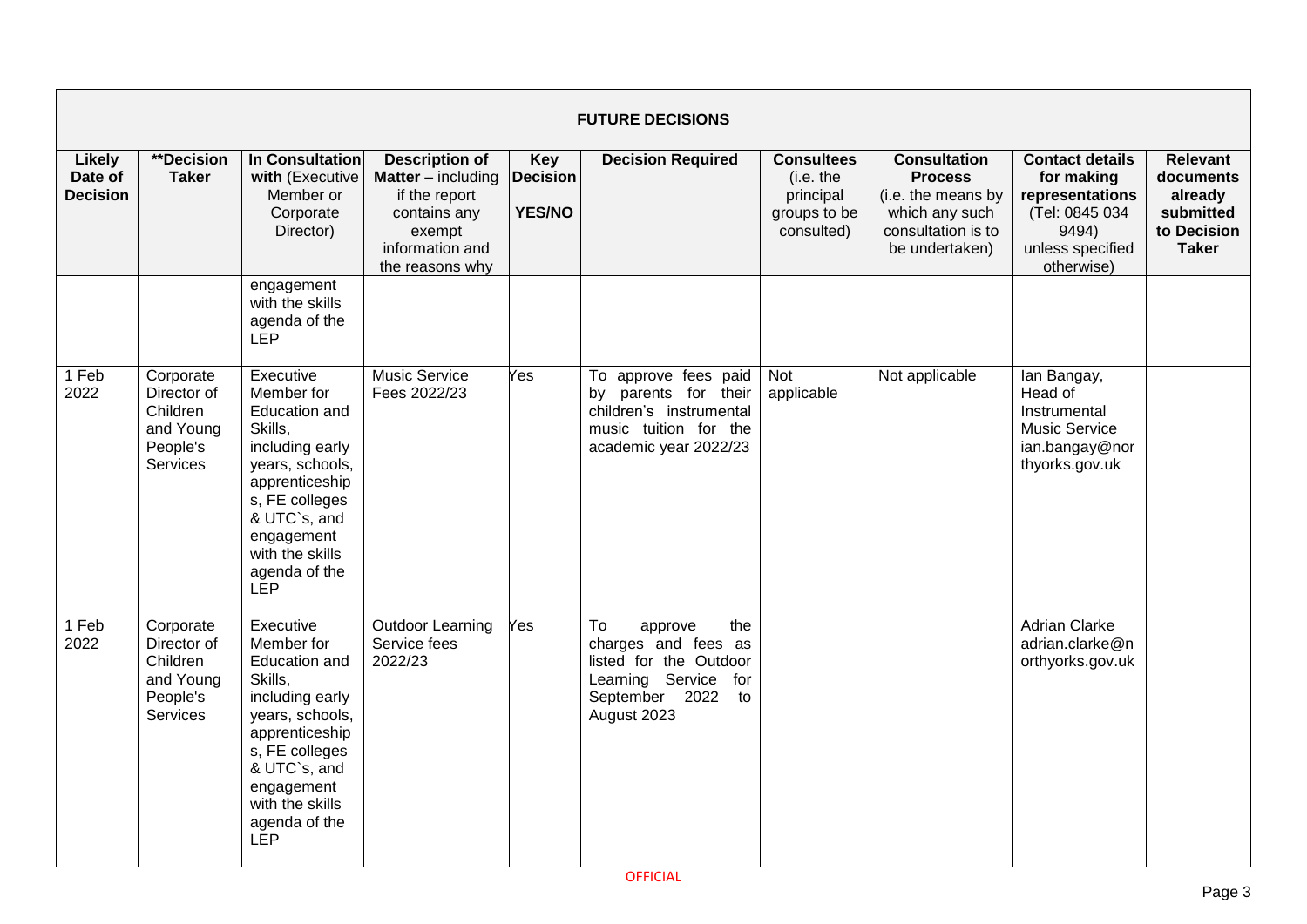|                                      | <b>FUTURE DECISIONS</b>                                                   |                                                                                                                                                                                                               |                                                                                                                                     |                                         |                                                                                                                                                                                    |                                                                           |                                                                                                                       |                                                                                                                                                                                                        |                                                                                     |  |  |  |
|--------------------------------------|---------------------------------------------------------------------------|---------------------------------------------------------------------------------------------------------------------------------------------------------------------------------------------------------------|-------------------------------------------------------------------------------------------------------------------------------------|-----------------------------------------|------------------------------------------------------------------------------------------------------------------------------------------------------------------------------------|---------------------------------------------------------------------------|-----------------------------------------------------------------------------------------------------------------------|--------------------------------------------------------------------------------------------------------------------------------------------------------------------------------------------------------|-------------------------------------------------------------------------------------|--|--|--|
| Likely<br>Date of<br><b>Decision</b> | <b>**Decision</b><br><b>Taker</b>                                         | In Consultation<br>with (Executive<br>Member or<br>Corporate<br>Director)                                                                                                                                     | <b>Description of</b><br><b>Matter</b> – including<br>if the report<br>contains any<br>exempt<br>information and<br>the reasons why | Key<br><b>Decision</b><br><b>YES/NO</b> | <b>Decision Required</b>                                                                                                                                                           | <b>Consultees</b><br>(i.e. the<br>principal<br>groups to be<br>consulted) | <b>Consultation</b><br><b>Process</b><br>(i.e. the means by<br>which any such<br>consultation is to<br>be undertaken) | <b>Contact details</b><br>for making<br>representations<br>(Tel: 0845 034<br>9494)<br>unless specified<br>otherwise)                                                                                   | <b>Relevant</b><br>documents<br>already<br>submitted<br>to Decision<br><b>Taker</b> |  |  |  |
| 8 Feb<br>2022                        | Chief<br>Executive<br>Officer                                             |                                                                                                                                                                                                               | Adoption of<br>Minerals and<br>Waste Joint Plan                                                                                     | Yes                                     | To<br>the<br>approve<br>adoption<br>of<br>the<br>Minerals and<br>Waste<br>Joint Plan                                                                                               |                                                                           |                                                                                                                       | Rachel Pillar<br>rachel.pillar@no<br>rthyorks.gov.uk                                                                                                                                                   |                                                                                     |  |  |  |
| 8 Feb<br>2022                        | Corporate<br>Director of<br>Children<br>and Young<br>People's<br>Services | Executive<br>Member for<br>Education and<br>Skills,<br>including early<br>years, schools,<br>apprenticeship<br>s, FE colleges<br>& UTC`s, and<br>engagement<br>with the skills<br>agenda of the<br><b>LEP</b> | Allocation of the<br>Afghan Refugee<br>(Educational)<br>Grant                                                                       | Yes                                     | To seek approval of the<br>proposed allocation of<br>the Afghan Refugee<br>Grant,<br>(Educational)<br>between local authority<br>and<br>relevant<br>educational<br>establishments. | Not<br>applicable                                                         | Not applicable                                                                                                        | <b>Howard Emmett</b><br>howard.emmett<br>@northyorks.go<br>v.uk                                                                                                                                        |                                                                                     |  |  |  |
| 11 Feb<br>2022                       | Corporate<br>Director of<br>Health and<br>Adult<br>Services               | Executive<br>Member for<br><b>Adult Social</b><br>Care & Health<br>Integration, incl<br>Health &<br>Wellbeing<br>Board and<br><b>Extra Care</b>                                                               | Fees payable for<br>external providers<br>of social care<br>provision                                                               | Yes                                     | To approve fees and<br>annual uplift level for<br>2022/23                                                                                                                          | Independent<br>Care Group                                                 | <b>Direct</b><br>negotiations<br>via<br>meetings<br>and<br>correspondence                                             | Anton Hodge,<br>Asssitant<br>Director,<br>Strategic<br>Resources, Dale<br>Owens,<br>Assistant<br><b>Director</b><br>Prevention &<br>Service<br>Development,<br>Commissioning<br>(HAS)<br>anton.hodge@n |                                                                                     |  |  |  |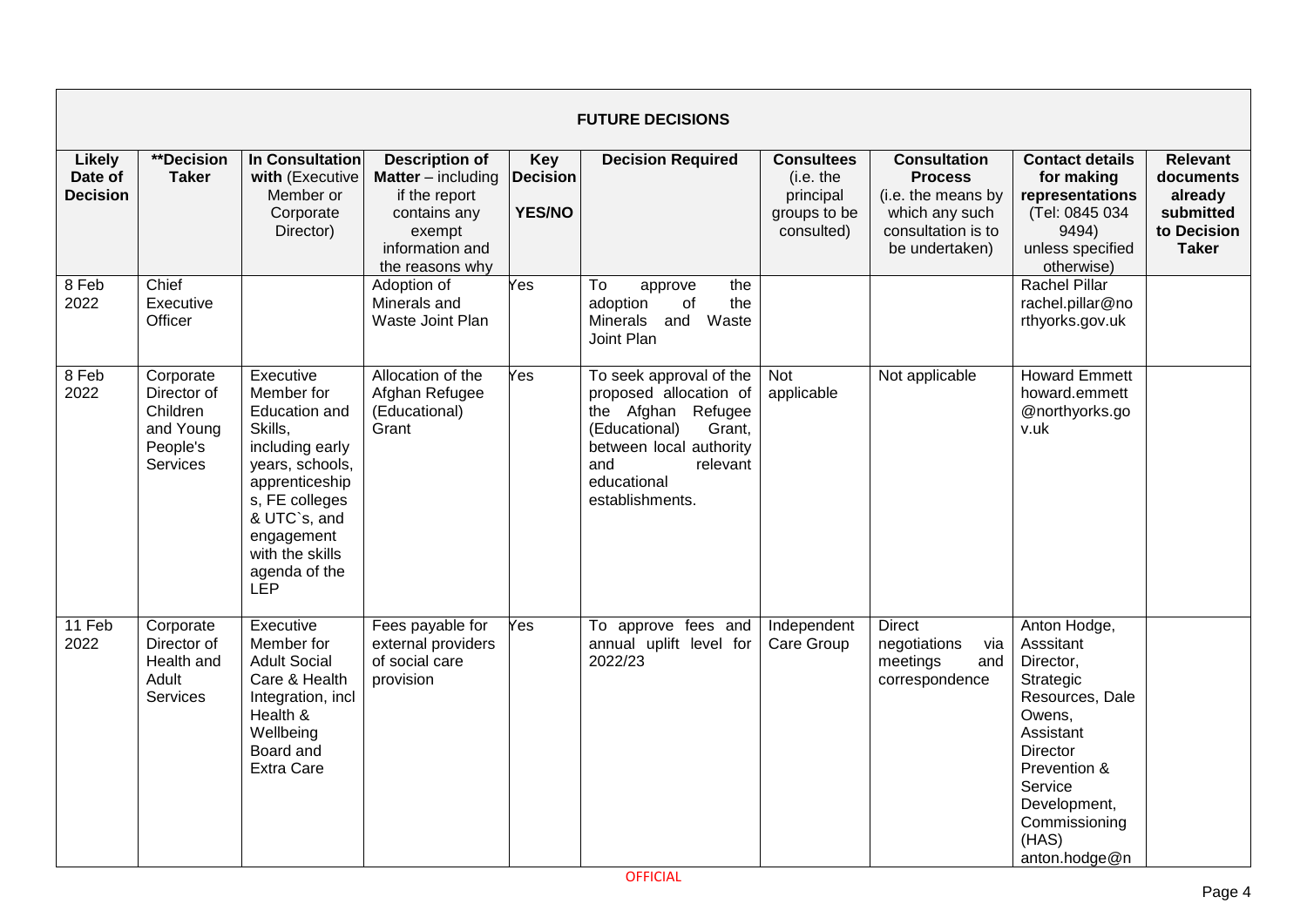| <b>FUTURE DECISIONS</b>              |                                                                          |                                                                                                                                                              |                                                                                                                                     |                                                |                                                                                                                                                                                               |                                                                           |                                                                                                                       |                                                                                                                                                                                                                                                                                                                          |                                                                                     |  |  |
|--------------------------------------|--------------------------------------------------------------------------|--------------------------------------------------------------------------------------------------------------------------------------------------------------|-------------------------------------------------------------------------------------------------------------------------------------|------------------------------------------------|-----------------------------------------------------------------------------------------------------------------------------------------------------------------------------------------------|---------------------------------------------------------------------------|-----------------------------------------------------------------------------------------------------------------------|--------------------------------------------------------------------------------------------------------------------------------------------------------------------------------------------------------------------------------------------------------------------------------------------------------------------------|-------------------------------------------------------------------------------------|--|--|
| Likely<br>Date of<br><b>Decision</b> | **Decision<br><b>Taker</b>                                               | <b>In Consultation</b><br>with (Executive<br>Member or<br>Corporate<br>Director)                                                                             | <b>Description of</b><br><b>Matter</b> – including<br>if the report<br>contains any<br>exempt<br>information and<br>the reasons why | <b>Key</b><br><b>Decision</b><br><b>YES/NO</b> | <b>Decision Required</b>                                                                                                                                                                      | <b>Consultees</b><br>(i.e. the<br>principal<br>groups to be<br>consulted) | <b>Consultation</b><br><b>Process</b><br>(i.e. the means by<br>which any such<br>consultation is to<br>be undertaken) | <b>Contact details</b><br>for making<br>representations<br>(Tel: 0845 034<br>9494)<br>unless specified<br>otherwise)                                                                                                                                                                                                     | <b>Relevant</b><br>documents<br>already<br>submitted<br>to Decision<br><b>Taker</b> |  |  |
| 11 Feb<br>2022                       | Corporate<br>Director of<br>Health and<br>Adult<br>Services              | Executive<br>Member for<br><b>Adult Social</b><br>Care & Health<br>Integration, incl<br>Health &<br>Wellbeing<br>Board and<br><b>Extra Care</b>              | Fees for in-house<br>community care<br>services for<br>2022/23                                                                      | Yes                                            | To<br>the<br>approve<br>proposed changes in<br>fees and charges for<br>in-house<br>community<br>services,<br>plus<br>care<br>transport and<br>meals,<br>laundry<br>services<br>for<br>2022/23 |                                                                           |                                                                                                                       | orthyorks.gov.uk<br>dale.owens@no<br>rthyorks.gov.uk,<br>Anton Hodge,<br>Asssitant<br>Director,<br>Strategic<br>Resources, Dale<br>Owens,<br>Assistant<br><b>Director</b><br>Prevention &<br>Service<br>Development,<br>Commissioning<br>(HAS)<br>anton.hodge@n<br>orthyorks.gov.uk<br>dale.owens@no<br>rthyorks.gov.uk, |                                                                                     |  |  |
| 11 Feb<br>2022<br>11 Feb             | Corporate<br>Director of<br>Health and<br>Adult<br>Services<br>Corporate | Executive<br>Member for<br><b>Adult Social</b><br>Care & Health<br>Integration, incl<br>Health &<br>Wellbeing<br>Board and<br><b>Extra Care</b><br>Executive | Extension to<br><b>Citizens Advice</b><br>North Yorkshire<br>Contract<br>Extension to the                                           | Yes<br>Yes                                     | To seek approval to<br>extend the information<br>and<br>advice<br>service<br>contract provided by<br>Citizens Advice North<br>Yorkshire<br>To seek approval<br>to                             | Existing<br>service<br>provider<br>Provider<br>of <sub>l</sub>            | Correspondence<br>and meetings<br>Meetings<br>and                                                                     | Linda Porritt,<br>Head of<br>Financial<br>Assessment and<br>Benefits,<br>Resources Unit<br>linda.porritt@nor<br>thyorks.gov.uk<br>Linda Porritt,                                                                                                                                                                         |                                                                                     |  |  |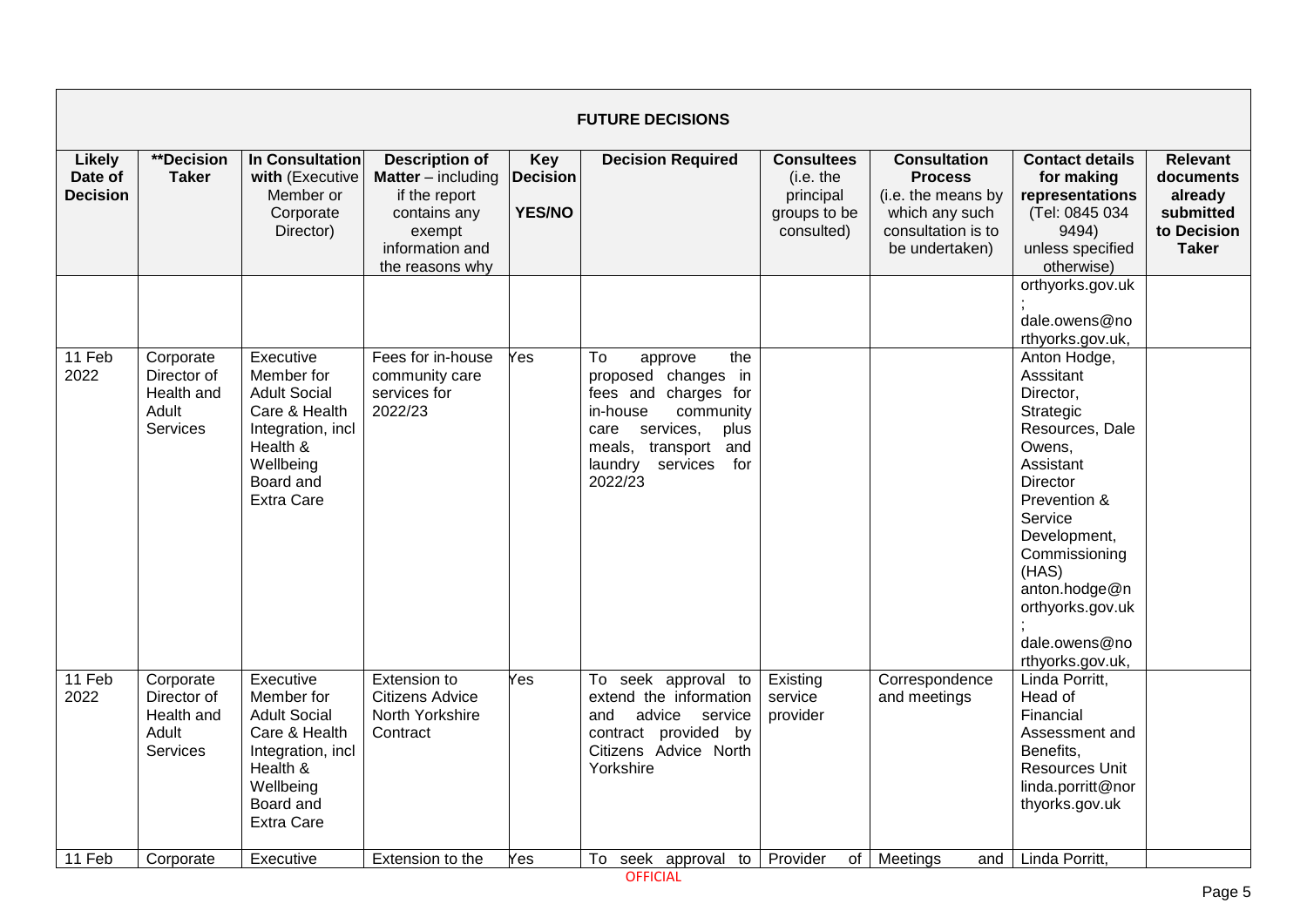|                                      |                                                               |                                                                                                                                    |                                                                                                                                                |                                                | <b>FUTURE DECISIONS</b>                                                                                                                                                           |                                                                                     |                                                                                                                       |                                                                                                                            |                                                                                     |
|--------------------------------------|---------------------------------------------------------------|------------------------------------------------------------------------------------------------------------------------------------|------------------------------------------------------------------------------------------------------------------------------------------------|------------------------------------------------|-----------------------------------------------------------------------------------------------------------------------------------------------------------------------------------|-------------------------------------------------------------------------------------|-----------------------------------------------------------------------------------------------------------------------|----------------------------------------------------------------------------------------------------------------------------|-------------------------------------------------------------------------------------|
| Likely<br>Date of<br><b>Decision</b> | **Decision<br><b>Taker</b>                                    | <b>In Consultation</b><br>with (Executive<br>Member or<br>Corporate<br>Director)                                                   | <b>Description of</b><br><b>Matter</b> $-$ including<br>if the report<br>contains any<br>exempt<br>information and<br>the reasons why          | <b>Key</b><br><b>Decision</b><br><b>YES/NO</b> | <b>Decision Required</b>                                                                                                                                                          | <b>Consultees</b><br>(i.e. the<br>principal<br>groups to be<br>consulted)           | <b>Consultation</b><br><b>Process</b><br>(i.e. the means by<br>which any such<br>consultation is to<br>be undertaken) | <b>Contact details</b><br>for making<br>representations<br>(Tel: 0845 034<br>9494)<br>unless specified<br>otherwise)       | <b>Relevant</b><br>documents<br>already<br>submitted<br>to Decision<br><b>Taker</b> |
| 2022                                 | Director of<br>Health and<br>Adult<br>Services                | Member for<br><b>Adult Social</b><br>Care & Health<br>Integration, incl<br>Health &<br>Wellbeing<br>Board and<br><b>Extra Care</b> | <b>Welfare Benefits</b><br><b>Unit Contract</b>                                                                                                |                                                | the<br>Welfare<br>extend<br><b>Benefits Unit Contract</b>                                                                                                                         | the<br>existing<br>service                                                          | correspondence                                                                                                        | Head of<br>Financial<br>Assessment and<br>Benefits,<br><b>Resources Unit</b><br>linda.porritt@nor<br>thyorks.gov.uk        |                                                                                     |
| 14 Feb<br>2022                       | Assistant<br><b>Director</b><br>Strategic<br><b>Resources</b> |                                                                                                                                    | Contract for<br>electricity supply<br>from the 1st April<br>2023                                                                               | Yes                                            | utilise<br>the<br><b>YPO</b><br>To<br>Framework<br>for<br>electricity supply (for<br>corporate<br>properties,<br><b>District</b><br>schools<br>and<br>Councils as part of<br>LGR) | Relevant<br>officers<br>internal                                                    | Not applicable                                                                                                        | <b>Howard Emmett</b><br>howard.emmett<br>@northyorks.go<br>v.uk                                                            |                                                                                     |
| 16 Feb<br>2022                       | County<br>Council                                             |                                                                                                                                    | <b>Council Plan</b><br>2022-2023                                                                                                               | Yes                                            | approve Council<br>To<br>Plan 2022-2023                                                                                                                                           | Executive                                                                           |                                                                                                                       | Neil Irving,<br>Assistant<br>Director - Policy,<br>Partnerships<br>and<br>Communities<br>neil.irving@nort<br>hyorks.gov.uk |                                                                                     |
| 16 Feb<br>2022                       | County<br>Council                                             |                                                                                                                                    | To consider the<br><b>County Council's</b><br>Revenue Budget<br>2022/23 and the<br>Medium Term<br><b>Financial Strategy</b><br>(MTFS). Also to | Yes                                            | Approval<br>of<br>the<br><b>Revenue Budget/MTFS</b>                                                                                                                               | Proposals<br>will<br>be<br>subject to the<br>appropriate<br>consultation<br>process | <b>Budget</b><br>Consultation<br>process                                                                              | Gary Fielding,<br>Corporate<br>Director for<br>Strategic<br><b>Resources</b><br>gary.fielding@n<br>orthyorks.gov.uk        |                                                                                     |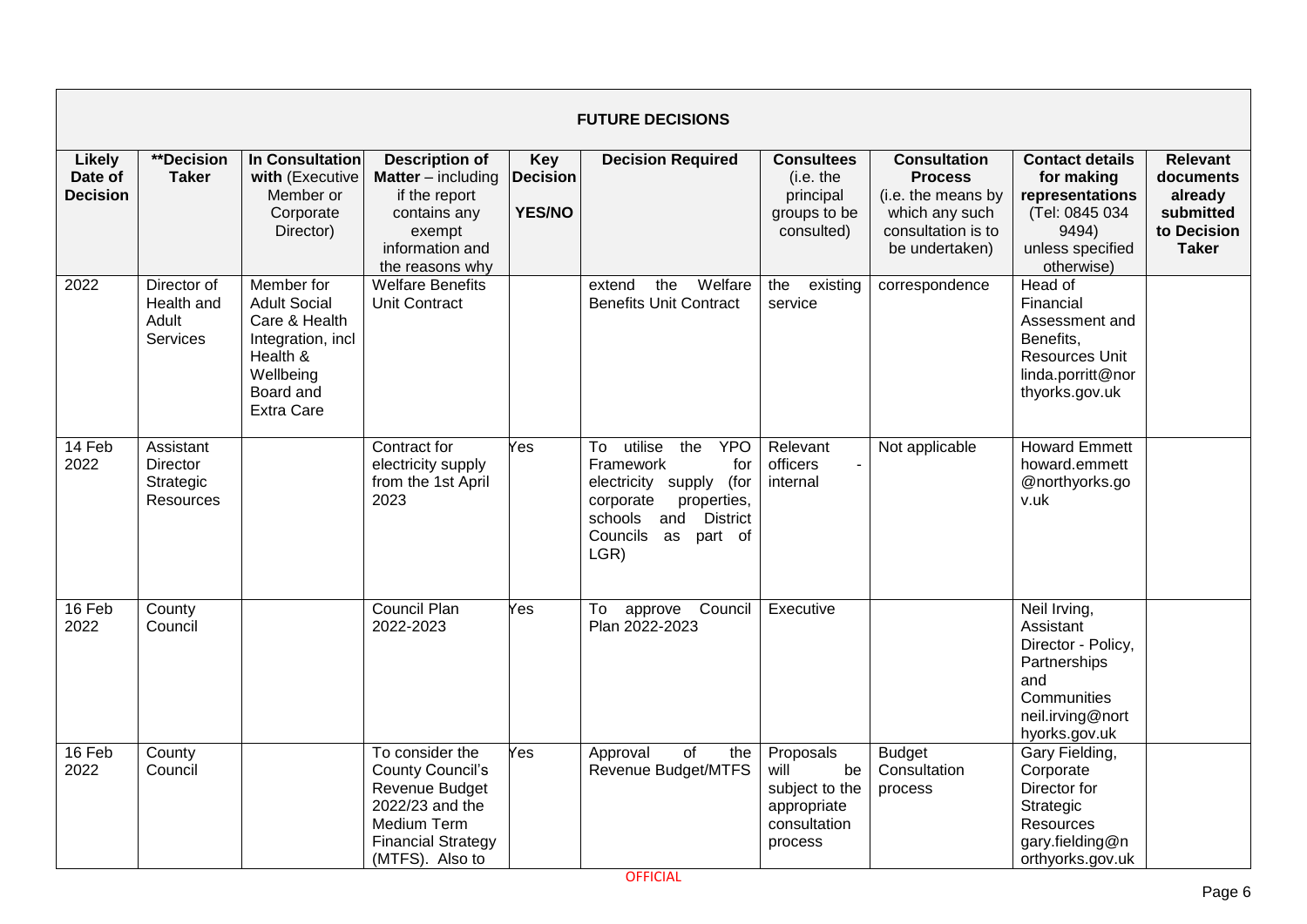|                                             | <b>FUTURE DECISIONS</b>    |                                                                           |                                                                                                                                                                                                                              |                                         |                                                                                                                                                                                                                             |                                                                                                                                                   |                                                                                                                       |                                                                                                                      |                                                                                     |  |  |
|---------------------------------------------|----------------------------|---------------------------------------------------------------------------|------------------------------------------------------------------------------------------------------------------------------------------------------------------------------------------------------------------------------|-----------------------------------------|-----------------------------------------------------------------------------------------------------------------------------------------------------------------------------------------------------------------------------|---------------------------------------------------------------------------------------------------------------------------------------------------|-----------------------------------------------------------------------------------------------------------------------|----------------------------------------------------------------------------------------------------------------------|-------------------------------------------------------------------------------------|--|--|
| <b>Likely</b><br>Date of<br><b>Decision</b> | **Decision<br><b>Taker</b> | In Consultation<br>with (Executive<br>Member or<br>Corporate<br>Director) | <b>Description of</b><br><b>Matter</b> – including<br>if the report<br>contains any<br>exempt<br>information and<br>the reasons why<br>consider: •<br>Capital<br>Plan • Treasury<br>Management •<br>Prudential<br>Indicators | Key<br><b>Decision</b><br><b>YES/NO</b> | <b>Decision Required</b>                                                                                                                                                                                                    | <b>Consultees</b><br>(i.e. the<br>principal<br>groups to be<br>consulted)                                                                         | <b>Consultation</b><br><b>Process</b><br>(i.e. the means by<br>which any such<br>consultation is to<br>be undertaken) | <b>Contact details</b><br>for making<br>representations<br>(Tel: 0845 034<br>9494)<br>unless specified<br>otherwise) | <b>Relevant</b><br>documents<br>already<br>submitted<br>to Decision<br><b>Taker</b> |  |  |
| 16 Feb<br>2022                              | County<br>Council          |                                                                           | Consideration of<br>proposed<br>amendments to<br>the Council's<br>Constitution.                                                                                                                                              | No                                      | Subject<br>to<br>any<br>Members<br>comments<br>may have, to approve<br>the<br>proposed<br>to the<br>amendments<br>Constitution.                                                                                             | Relevant<br><b>NYCC</b><br>Officers and<br><b>Members</b><br>The<br>Members'<br>Working<br>Group on the<br>Constitution<br>The<br>Executive       | Correspondence<br>and meetings                                                                                        | Daniel Harry,<br>Democratic<br>Services and<br>Scrutiny<br>Manager<br>daniel.harry@no<br>rthyorks.gov.uk             |                                                                                     |  |  |
| 16 Feb<br>2022                              | County<br>Council          |                                                                           | Consideration of<br>proposed<br>amendments to<br>the Council's<br>Members' Code of<br>Conduct and<br>consequential<br>amendments to<br>the Constitution                                                                      | No                                      | Subject<br>to<br>any<br>Members<br>comments<br>may have, to approve<br>the<br>proposed<br>to the<br>amendments<br>Council's<br>Members'<br>Code of Conduct and<br>consequential<br>amendments<br>the<br>to<br>Constitution. | Relevant<br><b>NYCC</b><br>Officers and<br>Members<br><b>Standards</b><br>Committee<br>The<br>Members'<br>Working<br>Group on the<br>Constitution | Correspondence<br>and meetings                                                                                        | Moira Beighton<br>moira.beighton<br>@northyorks.go<br>v.uk                                                           |                                                                                     |  |  |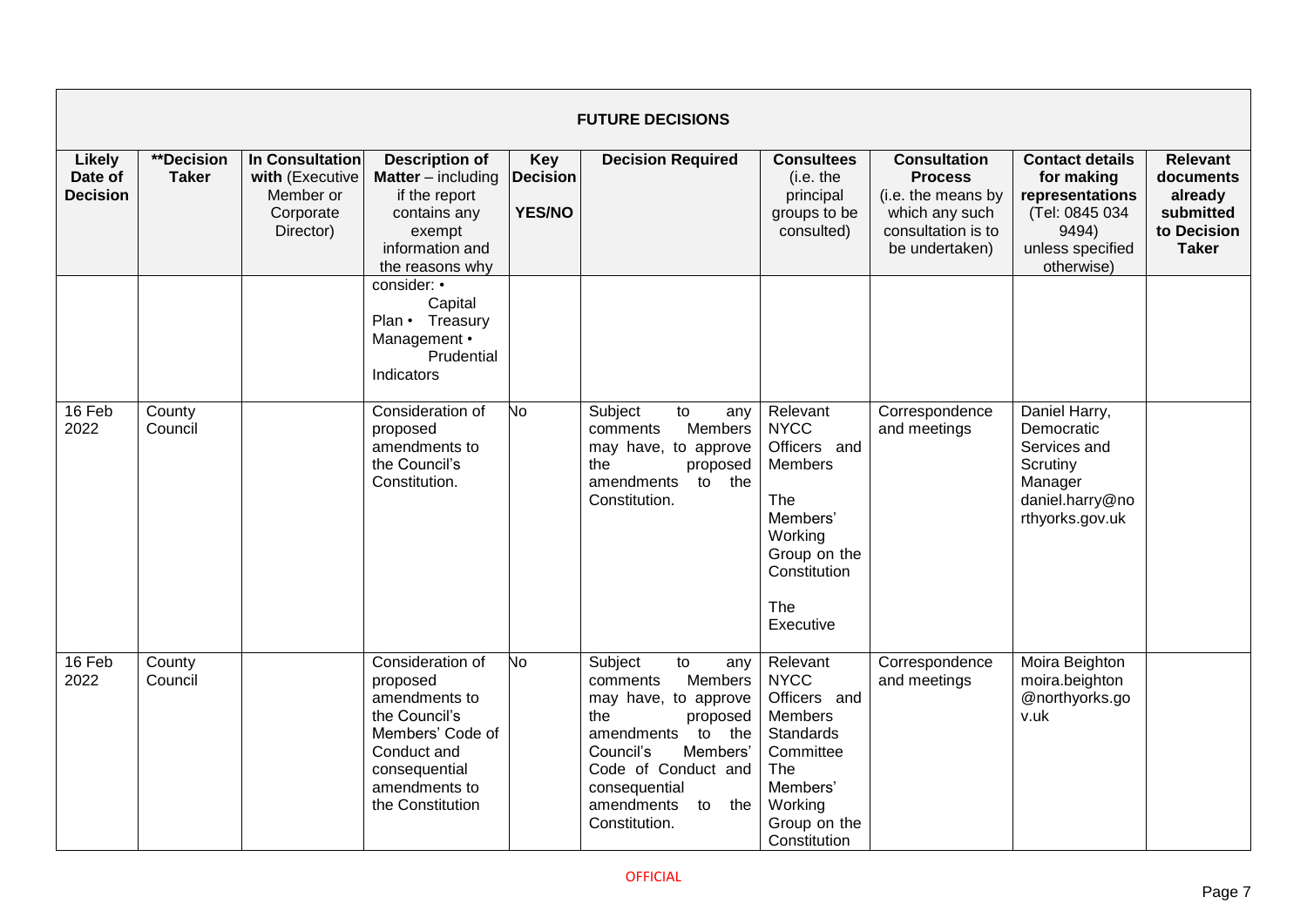|                                      | <b>FUTURE DECISIONS</b>           |                                                                                  |                                                                                                                                                        |                                                |                                                                                                                                                                                                        |                                                                                                                                           |                                                                                                                       |                                                                                                                                  |                                                                                     |  |  |
|--------------------------------------|-----------------------------------|----------------------------------------------------------------------------------|--------------------------------------------------------------------------------------------------------------------------------------------------------|------------------------------------------------|--------------------------------------------------------------------------------------------------------------------------------------------------------------------------------------------------------|-------------------------------------------------------------------------------------------------------------------------------------------|-----------------------------------------------------------------------------------------------------------------------|----------------------------------------------------------------------------------------------------------------------------------|-------------------------------------------------------------------------------------|--|--|
| Likely<br>Date of<br><b>Decision</b> | <b>**Decision</b><br><b>Taker</b> | <b>In Consultation</b><br>with (Executive<br>Member or<br>Corporate<br>Director) | <b>Description of</b><br><b>Matter</b> – including<br>if the report<br>contains any<br>exempt<br>information and<br>the reasons why                    | <b>Key</b><br><b>Decision</b><br><b>YES/NO</b> | <b>Decision Required</b>                                                                                                                                                                               | <b>Consultees</b><br>(i.e. the<br>principal<br>groups to be<br>consulted)                                                                 | <b>Consultation</b><br><b>Process</b><br>(i.e. the means by<br>which any such<br>consultation is to<br>be undertaken) | <b>Contact details</b><br>for making<br>representations<br>(Tel: 0845 034<br>9494)<br>unless specified<br>otherwise)             | <b>Relevant</b><br>documents<br>already<br>submitted<br>to Decision<br><b>Taker</b> |  |  |
|                                      |                                   |                                                                                  |                                                                                                                                                        |                                                |                                                                                                                                                                                                        | Executive                                                                                                                                 |                                                                                                                       |                                                                                                                                  |                                                                                     |  |  |
| 16 Feb<br>2022                       | County<br>Council                 |                                                                                  | Proposed addition<br>of e-petitions<br>function to the<br>Council's existing<br>paper-based<br>petitions scheme                                        | No                                             | To propose that the<br>e-petitions<br>existing<br>function<br>in<br>the<br>committee<br>management system is<br>enabled<br>and<br>run<br>alongside the existing<br>paper-based<br>petitions<br>scheme. | Management<br><b>Board</b><br>Executive                                                                                                   | Emails                                                                                                                | Daniel Harry,<br>Democratic<br>Services and<br>Scrutiny<br>Manager<br>daniel.harry@no<br>rthyorks.gov.uk                         |                                                                                     |  |  |
| 16 Feb<br>2022                       | County<br>Council                 |                                                                                  | Arrangements for<br>the appointment<br>of the external<br>auditor from<br>2023/24                                                                      | No.                                            | Decision to opt into<br>sector Audit<br>Public<br>Appointments process<br>for the appointment of<br>external auditors from<br>1 April 2023                                                             | Audit<br>Committee                                                                                                                        | Report<br>consider<br>by committee at<br>their meeting on<br>13 <sub>th</sub><br>December<br>2021.                    | Karen Iveson<br>karen.iveson@n<br>orthyorks.gov.uk                                                                               |                                                                                     |  |  |
| 16 Feb<br>2022                       | County<br>Council                 |                                                                                  | Implementation of No<br>new Shared Cost<br>AVC scheme<br>requiring change<br>to LGPS<br><b>Discretions Policy</b><br>which currently<br>restricts this |                                                | To approve change to<br><b>LGPS</b><br><b>Discretions</b><br>Policy<br>to<br>lift the<br>restriction on provision<br>of shared cost AVCs.                                                              | Executive,<br>Management<br>Board,<br>HR,<br>ESS,<br><b>NY</b><br>Pensions,<br>Finance,<br>Procurement.<br>Pay<br>and<br>Reward<br>Group. | Trade unions and<br>relevant internal<br>services/groups                                                              | Justine<br>Brooksbank,<br>Assistant<br>Director for<br>Human<br><b>Resources</b><br>justine.brooksba<br>nk@northyorks.<br>gov.uk |                                                                                     |  |  |
| 16 Feb<br>2022                       | County<br>Council                 |                                                                                  | Admission<br>Arrangements<br>2023/2024                                                                                                                 | Yes                                            | Determination<br>of<br>admission<br>proposed<br>arrangements                                                                                                                                           | Schools and<br>members of                                                                                                                 | Public<br>consultation<br>via                                                                                         | <b>William Burchill</b><br>william.burchill@<br>northyorks.gov.u                                                                 |                                                                                     |  |  |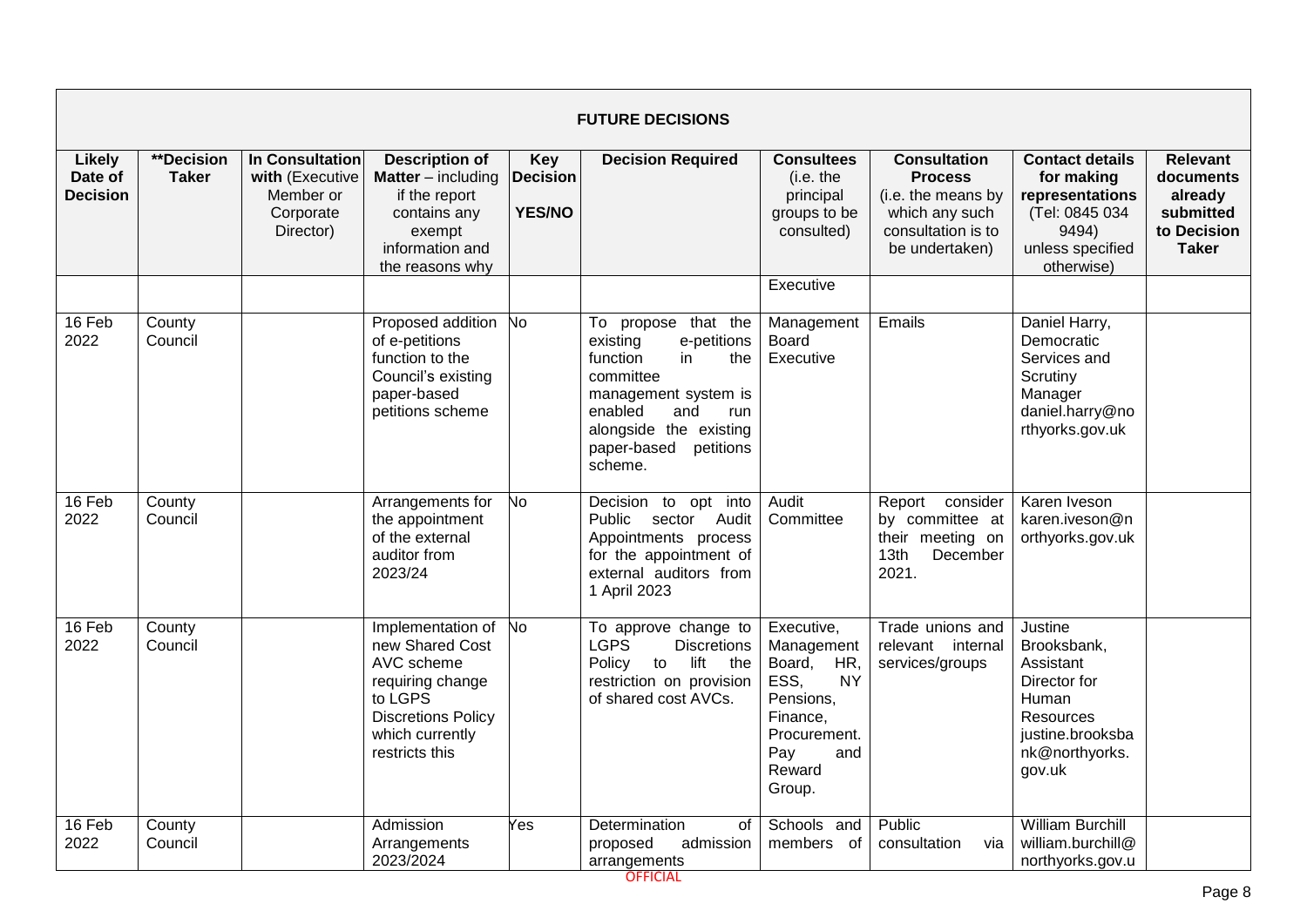|                                      | <b>FUTURE DECISIONS</b>                                                          |                                                                                  |                                                                                                                                     |                                                |                                                                                                                                            |                                                                           |                                                                                                                       |                                                                                                                      |                                                                                                                                |  |  |
|--------------------------------------|----------------------------------------------------------------------------------|----------------------------------------------------------------------------------|-------------------------------------------------------------------------------------------------------------------------------------|------------------------------------------------|--------------------------------------------------------------------------------------------------------------------------------------------|---------------------------------------------------------------------------|-----------------------------------------------------------------------------------------------------------------------|----------------------------------------------------------------------------------------------------------------------|--------------------------------------------------------------------------------------------------------------------------------|--|--|
| Likely<br>Date of<br><b>Decision</b> | <b>**Decision</b><br><b>Taker</b>                                                | <b>In Consultation</b><br>with (Executive<br>Member or<br>Corporate<br>Director) | <b>Description of</b><br><b>Matter</b> – including<br>if the report<br>contains any<br>exempt<br>information and<br>the reasons why | <b>Key</b><br><b>Decision</b><br><b>YES/NO</b> | <b>Decision Required</b>                                                                                                                   | <b>Consultees</b><br>(i.e. the<br>principal<br>groups to be<br>consulted) | <b>Consultation</b><br><b>Process</b><br>(i.e. the means by<br>which any such<br>consultation is to<br>be undertaken) | <b>Contact details</b><br>for making<br>representations<br>(Tel: 0845 034<br>9494)<br>unless specified<br>otherwise) | Relevant<br>documents<br>already<br>submitted<br>to Decision<br><b>Taker</b>                                                   |  |  |
|                                      |                                                                                  |                                                                                  |                                                                                                                                     |                                                | 2023/2024                                                                                                                                  | the public                                                                | the website                                                                                                           | k                                                                                                                    |                                                                                                                                |  |  |
| 16 Feb<br>2022                       | County<br>Council                                                                |                                                                                  | Formal meetings<br>of the authority's<br>committees from<br>16 February 2022<br>onwards                                             | Yes                                            | Council<br>County<br>to<br>arrangements<br>review<br>holding<br>formal<br>for<br>meetings<br>of<br>the<br>Authority's committees.          | All<br>County<br>Councillors.                                             | Consultation with<br>all<br>county<br>councillors.                                                                    | Daniel Harry,<br>Democratic<br>Services and<br>Scrutiny<br>Manager<br>daniel.harry@no<br>rthyorks.gov.uk             |                                                                                                                                |  |  |
| 16 Feb<br>2022                       | County<br>Council                                                                |                                                                                  | Minerals and<br>Waste Joint Plan<br>Adoption                                                                                        | Yes                                            | To<br>the<br>approve<br>adoption<br>of<br>the<br>Minerals and<br>Waste<br>Joint Plan.                                                      | N/A                                                                       | N/A                                                                                                                   | <b>Rachel Pillar</b>                                                                                                 | <b>Minerals</b><br>and Waste<br>Joint Plan<br>Submission<br>version<br>approved for<br>submission<br>on 15<br>February<br>2017 |  |  |
| 18 Feb<br>2022                       | Corporate<br>Director of<br><b>Business</b><br>and<br>Environment<br>al Services | Executive<br>Member for<br>Access                                                | Review of<br><b>Highways Fees</b><br>and Charges                                                                                    | Yes                                            | To review the findings<br>benchmarking<br>and<br>exercise undertaken to<br>update list of Highways<br>fees and charges                     | Other<br>local<br>authorities                                             |                                                                                                                       | David Kirkpatrick<br>david.kirkpatrick<br>@northyorks.go<br>v.uk                                                     |                                                                                                                                |  |  |
| 18 Feb<br>2022                       | Corporate<br>Director of<br><b>Business</b><br>and<br>Environment<br>al Services | Executive<br>Member for<br>Open to<br><b>Business</b>                            | <b>Review of Waste</b><br>and Countryside<br><b>Charges 2022-23</b>                                                                 | Yes                                            | To review proposals for<br>appropriate fees<br>anv<br>and charges made to<br>Waste<br>the<br>and<br>Countryside<br>Services<br>for 2022/23 |                                                                           |                                                                                                                       | <b>Tricia Richards</b><br>joanne.kearney<br>@northyorks.go<br>v.uk                                                   |                                                                                                                                |  |  |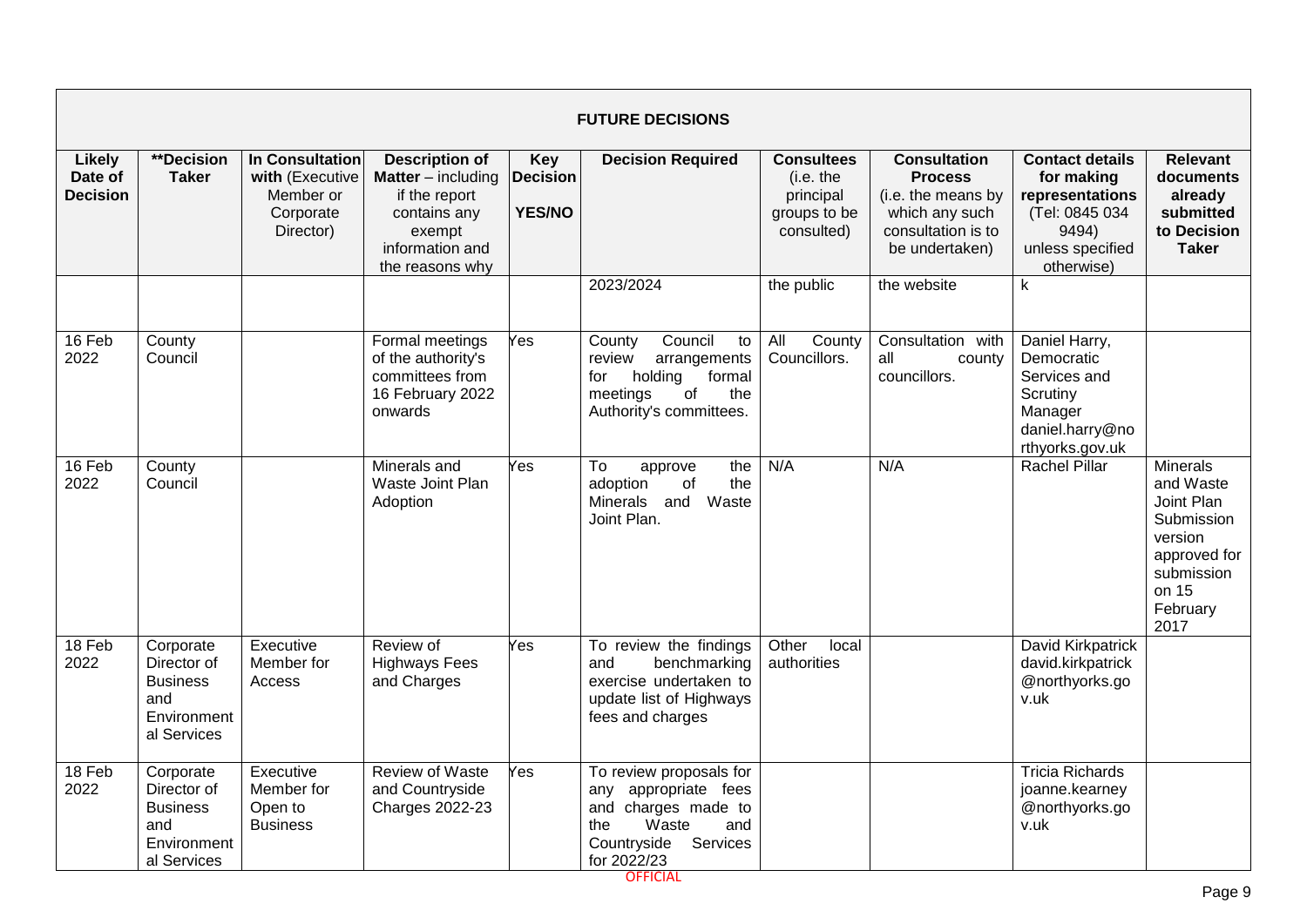|                                             | <b>FUTURE DECISIONS</b>                                                          |                                                                                  |                                                                                                                                       |                                                |                                                                                                                                                                                                                                                                                                                                                                                                                             |                                                                                                                                                                            |                                                                                                                                                                                                                                                                                                                                      |                                                                                                                              |                                                                                     |  |  |
|---------------------------------------------|----------------------------------------------------------------------------------|----------------------------------------------------------------------------------|---------------------------------------------------------------------------------------------------------------------------------------|------------------------------------------------|-----------------------------------------------------------------------------------------------------------------------------------------------------------------------------------------------------------------------------------------------------------------------------------------------------------------------------------------------------------------------------------------------------------------------------|----------------------------------------------------------------------------------------------------------------------------------------------------------------------------|--------------------------------------------------------------------------------------------------------------------------------------------------------------------------------------------------------------------------------------------------------------------------------------------------------------------------------------|------------------------------------------------------------------------------------------------------------------------------|-------------------------------------------------------------------------------------|--|--|
| <b>Likely</b><br>Date of<br><b>Decision</b> | <b>**Decision</b><br><b>Taker</b>                                                | <b>In Consultation</b><br>with (Executive<br>Member or<br>Corporate<br>Director) | <b>Description of</b><br><b>Matter</b> $-$ including<br>if the report<br>contains any<br>exempt<br>information and<br>the reasons why | <b>Key</b><br><b>Decision</b><br><b>YES/NO</b> | <b>Decision Required</b>                                                                                                                                                                                                                                                                                                                                                                                                    | <b>Consultees</b><br>(i.e. the<br>principal<br>groups to be<br>consulted)                                                                                                  | <b>Consultation</b><br><b>Process</b><br>(i.e. the means by<br>which any such<br>consultation is to<br>be undertaken)                                                                                                                                                                                                                | <b>Contact details</b><br>for making<br>representations<br>(Tel: 0845 034<br>9494)<br>unless specified<br>otherwise)         | <b>Relevant</b><br>documents<br>already<br>submitted<br>to Decision<br><b>Taker</b> |  |  |
| 18 Feb<br>2022                              | Corporate<br>Director of<br><b>Business</b><br>and<br>Environment<br>al Services | Corporate<br>Director of<br><b>Business and</b><br>Environmental<br>Services     | North Yorkshire<br>and York English<br>National<br>Concessionary<br><b>Travel Scheme</b>                                              | Yes                                            | Seek authorisation for<br>the commencement of<br>a new scheme on the<br>of<br>expiration<br>the<br>existing scheme                                                                                                                                                                                                                                                                                                          | N/a                                                                                                                                                                        |                                                                                                                                                                                                                                                                                                                                      | <b>Cathy Knight</b><br>cathy.knight@no<br>rthyorks.gov.uk                                                                    |                                                                                     |  |  |
| 22 Feb<br>2022                              | Executive                                                                        |                                                                                  | Q3 Performance<br>Monitoring and<br><b>Budget Report</b>                                                                              | No.                                            | Financial<br>and<br>Performance<br>Monitoring<br>report<br>Revenue<br>including:<br>Plan; Capital<br>Plan;<br>Treasury Management<br>Prudential<br>and<br>Indicators.                                                                                                                                                                                                                                                       | Management<br>Board.                                                                                                                                                       |                                                                                                                                                                                                                                                                                                                                      | Gary Fielding,<br>Corporate<br>Director for<br>Strategic<br>Resources<br>gary.fielding@n<br>orthyorks.gov.uk                 |                                                                                     |  |  |
| 22 Feb<br>2022                              | Executive                                                                        |                                                                                  | Harrogate Grove<br>Road and<br>Woodfield<br>Community<br><b>Primary Schools</b>                                                       | Yes                                            | (Subject<br>to<br>the<br>by<br>approval<br>the<br>Executive Member for<br>Education and Skills on<br>23 November 2021 to<br>authorise consultation<br>on these proposals)<br>To publish statutory<br>proposals<br>to<br>amalgamate<br>Grove<br>Woodfield<br>Road and<br>Community<br>Primary<br>Schools, through the<br>technical<br>closure<br>of<br>Woodfield Community<br>Primary School as a<br>separate entity from 31 | Parents,<br>Staff,<br>Governors,<br><b>Local Elected</b><br>Members,<br><b>District</b><br>Council,<br>Diocesan<br><b>Boards</b><br>and<br>other<br>local<br>stakeholders. | Public<br>consultation from<br>2 December to 28<br>January.<br>Statutory<br>proposals will be<br>published<br>on<br><b>NYCC</b><br>website.<br>Statutory<br>notice<br>will be published<br>in<br>local<br>and<br>newspaper<br>placed on schools<br>gates. Statutory<br>proposals<br>representation<br>$\mathbf{3}$<br>period<br>from | Andrew Dixon,<br>Strategic<br>Planning<br>Manager,<br>Education &<br><b>Skills</b><br>andrew.dixon@<br>northyorks.gov.u<br>k |                                                                                     |  |  |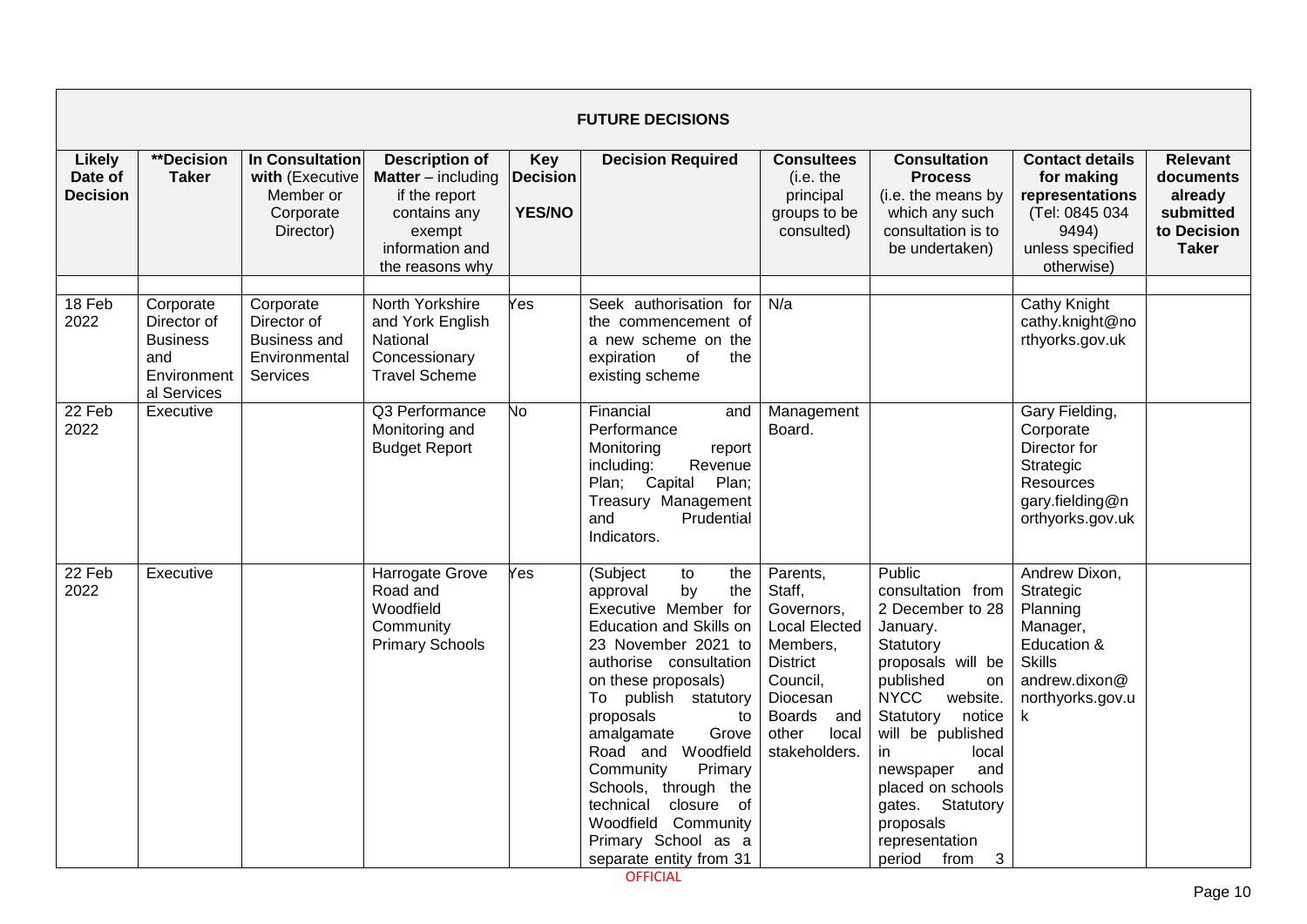|                                             | <b>FUTURE DECISIONS</b>                                         |                                                                                  |                                                                                                                                     |                                                |                                                                                                                                                                                      |                                                                           |                                                                                                                                                                                                                                                                              |                                                                                                                            |                                                                                     |  |  |  |
|---------------------------------------------|-----------------------------------------------------------------|----------------------------------------------------------------------------------|-------------------------------------------------------------------------------------------------------------------------------------|------------------------------------------------|--------------------------------------------------------------------------------------------------------------------------------------------------------------------------------------|---------------------------------------------------------------------------|------------------------------------------------------------------------------------------------------------------------------------------------------------------------------------------------------------------------------------------------------------------------------|----------------------------------------------------------------------------------------------------------------------------|-------------------------------------------------------------------------------------|--|--|--|
| <b>Likely</b><br>Date of<br><b>Decision</b> | **Decision<br><b>Taker</b>                                      | <b>In Consultation</b><br>with (Executive<br>Member or<br>Corporate<br>Director) | <b>Description of</b><br><b>Matter</b> – including<br>if the report<br>contains any<br>exempt<br>information and<br>the reasons why | <b>Key</b><br><b>Decision</b><br><b>YES/NO</b> | <b>Decision Required</b>                                                                                                                                                             | <b>Consultees</b><br>(i.e. the<br>principal<br>groups to be<br>consulted) | <b>Consultation</b><br><b>Process</b><br>(i.e. the means by<br>which any such<br>consultation is to<br>be undertaken)                                                                                                                                                        | <b>Contact details</b><br>for making<br>representations<br>(Tel: 0845 034<br>9494)<br>unless specified<br>otherwise)       | <b>Relevant</b><br>documents<br>already<br>submitted<br>to Decision<br><b>Taker</b> |  |  |  |
|                                             |                                                                 |                                                                                  |                                                                                                                                     |                                                | August 2022, and the<br>enlargement<br>0f<br>premises<br>and<br>the<br>onto<br>expansion<br>Woodfield site of Grove<br>Road<br>Community<br>Primary School from 1<br>September 2022. |                                                                           | $\overline{31}$<br>March<br>to<br>March. In writing<br>to the Corporate<br>Director- Children<br>Young<br>and<br>People's Service,<br>Hall,<br>County<br>Northallerton,<br>DL7 8AE, or by<br>email<br>to<br>schoolorganisatio<br>n@northyorks.go<br>v.uk by 31 March<br>2022 |                                                                                                                            |                                                                                     |  |  |  |
| 22 Feb<br>2022                              | Executive                                                       |                                                                                  | Creation of a<br>wholly owned<br>Council company<br>providing ICT and<br>connectivity<br>services                                   | Yes                                            | Creation of a wholly<br>trading<br>owned<br>to provide<br>company<br>ICT and<br>connectivity<br>services.                                                                            | Executive<br>Members.                                                     | Report<br>and<br>meetings.                                                                                                                                                                                                                                                   | Barry Khan,<br><b>Assistant Chief</b><br>Executive (Legal<br>& Democratic<br>Services)<br>barry.khan@nort<br>hyorks.gov.uk |                                                                                     |  |  |  |
| 22 Feb<br>2022                              | Assistant<br>Chief<br>Executive -<br><b>Business</b><br>Support |                                                                                  | Re-procurement<br>of external venues<br>services from end<br>of February 2022<br>for 24 months                                      | Yes                                            | To seek approval for<br>the<br>of<br>procurement<br>external<br>venues<br>services                                                                                                   | N/A                                                                       | N/A                                                                                                                                                                                                                                                                          | Sophie Midcalf,<br>Category<br>Procurement<br>Officer<br>Professional<br>Kendra Nell -<br>01609 533474                     |                                                                                     |  |  |  |
| 4 Mar<br>2022                               | Assistant<br><b>Director</b><br>Strategic<br>Resources          |                                                                                  | Contract<br>Extensions or new<br>Framework<br>Contracts for the                                                                     | Yes                                            | the Hard<br>To extend<br>Facilities Management<br>Services Contracts as<br>the<br>option<br>to<br>per                                                                                | Relevant<br><b>Officers</b><br>internal                                   | Not applicable.                                                                                                                                                                                                                                                              | <b>Howard Emmett</b><br>howard.emmett<br>@northyorks.go<br>v.uk                                                            |                                                                                     |  |  |  |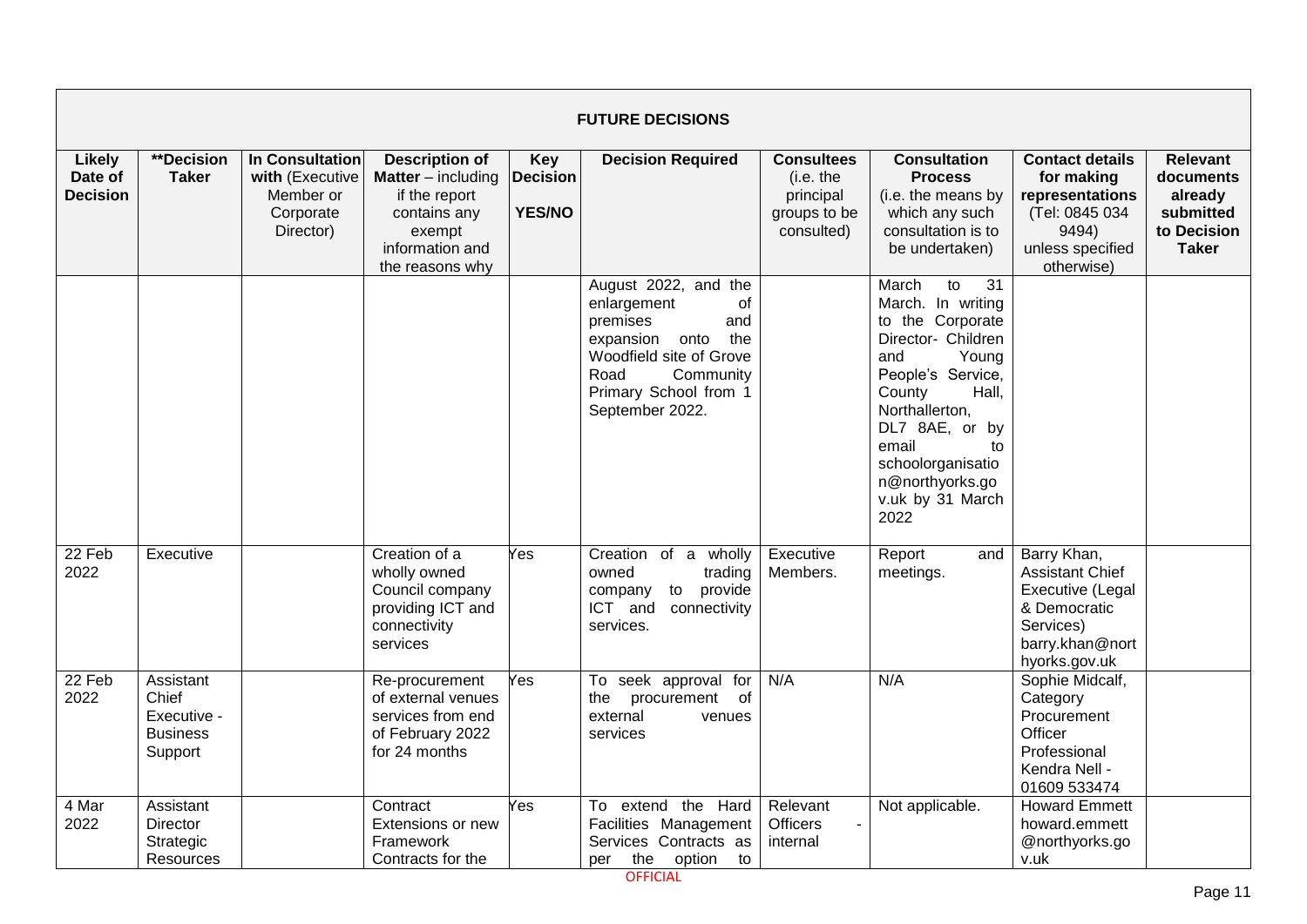|                                             |                                   |                                                                           |                                                                                                                              |                                                | <b>FUTURE DECISIONS</b>                                                                                                                           |                                                                                                                                     |                                                                                                                       |                                                                                                                                     |                                                                              |
|---------------------------------------------|-----------------------------------|---------------------------------------------------------------------------|------------------------------------------------------------------------------------------------------------------------------|------------------------------------------------|---------------------------------------------------------------------------------------------------------------------------------------------------|-------------------------------------------------------------------------------------------------------------------------------------|-----------------------------------------------------------------------------------------------------------------------|-------------------------------------------------------------------------------------------------------------------------------------|------------------------------------------------------------------------------|
| <b>Likely</b><br>Date of<br><b>Decision</b> | <b>**Decision</b><br><b>Taker</b> | In Consultation<br>with (Executive<br>Member or<br>Corporate<br>Director) | <b>Description of</b><br>Matter - including<br>if the report<br>contains any<br>exempt<br>information and<br>the reasons why | <b>Key</b><br><b>Decision</b><br><b>YES/NO</b> | <b>Decision Required</b>                                                                                                                          | <b>Consultees</b><br>(i.e. the<br>principal<br>groups to be<br>consulted)                                                           | <b>Consultation</b><br><b>Process</b><br>(i.e. the means by<br>which any such<br>consultation is to<br>be undertaken) | <b>Contact details</b><br>for making<br>representations<br>(Tel: 0845 034<br>9494)<br>unless specified<br>otherwise)                | Relevant<br>documents<br>already<br>submitted<br>to Decision<br><b>Taker</b> |
|                                             |                                   |                                                                           | provision of<br><b>Property Hard</b><br><b>Facilities</b><br>Management<br>Services                                          |                                                | extend clauses within<br>Contracts<br>the<br>or<br>undertake<br>a<br>procurement exercise<br>establish<br>to<br>new<br><b>Framework Contracts</b> |                                                                                                                                     |                                                                                                                       |                                                                                                                                     |                                                                              |
| 8 Mar<br>2022                               | Executive                         |                                                                           | A Cultural<br>Framework for<br>North Yorkshire                                                                               | No                                             | The adoption by NYCC<br>a new Cultural<br>of<br>Framework for North<br>Yorkshire                                                                  | Cultural<br>organisations<br>and residents<br><b>North</b><br>in<br>Yorkshire                                                       | Interviews<br>and<br>sessions<br>group<br>were undertaken<br>on-line                                                  | <b>Mark</b><br>Kibblewhite,<br><b>Senior Policy</b><br>Officer,<br>Economic<br>Growth<br>mark.kibblewhite<br>@northyorks.go<br>v.uk |                                                                              |
| 8 Mar<br>2022                               | Executive                         |                                                                           | Welburn Hall -<br>outcome of public<br>consultation                                                                          | Yes                                            | Feedback on outcomes<br>of public consultation<br>and<br>approval<br>to<br>progress<br>to<br>implementation<br>of<br>proposals                    | Parents<br>Carers,<br>children and<br>young<br>people,<br>Professionals<br>North<br>Yorkshire<br>schools and<br>special<br>schools. |                                                                                                                       | Chris Reynolds,<br><b>Head of SEND</b><br>Strategic<br>Planning and<br>Resources<br>chris.reynolds@<br>northyorks.gov.u<br>k        |                                                                              |
| 8 Mar<br>2022                               | Executive                         |                                                                           | Approval to<br>implement the<br>Local Area SEND<br>Strategy                                                                  | Yes                                            | Approval to implement<br>the Local Area SEND<br>Strategy<br>(following<br>public<br>consultation)<br>and recommendation                           | <b>Not</b><br>applicable                                                                                                            | Not applicable                                                                                                        | Chris Reynolds,<br><b>Head of SEND</b><br>Strategic<br>Planning and<br>Resources                                                    |                                                                              |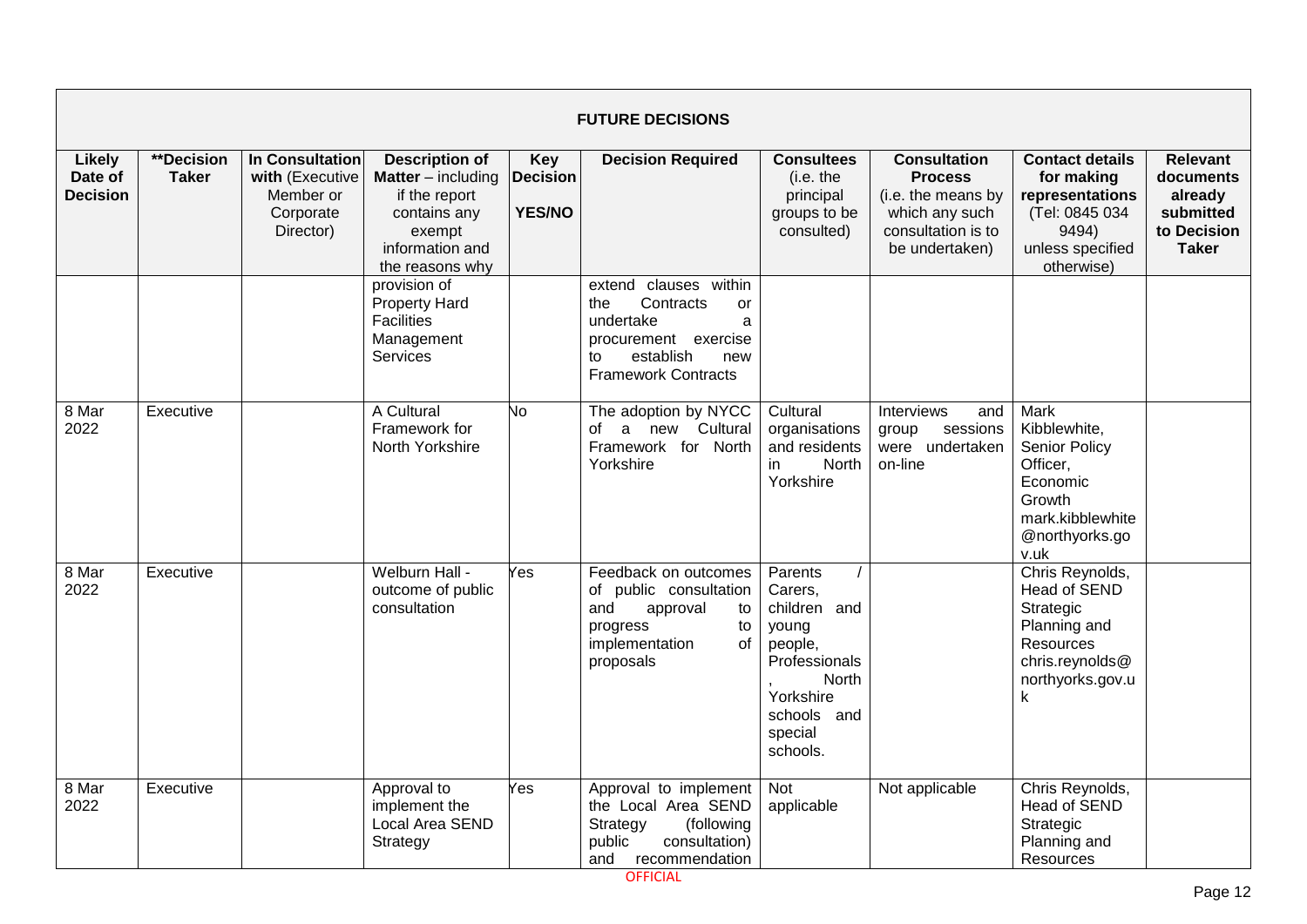|                                             |                                   |                                                                                  |                                                                                                                                                                                       |                                                | <b>FUTURE DECISIONS</b>                                                                                                                                                                                                          |                                                                                        |                                                                                                                       |                                                                                                                                                                                                                |                                                                              |
|---------------------------------------------|-----------------------------------|----------------------------------------------------------------------------------|---------------------------------------------------------------------------------------------------------------------------------------------------------------------------------------|------------------------------------------------|----------------------------------------------------------------------------------------------------------------------------------------------------------------------------------------------------------------------------------|----------------------------------------------------------------------------------------|-----------------------------------------------------------------------------------------------------------------------|----------------------------------------------------------------------------------------------------------------------------------------------------------------------------------------------------------------|------------------------------------------------------------------------------|
| <b>Likely</b><br>Date of<br><b>Decision</b> | <b>**Decision</b><br><b>Taker</b> | <b>In Consultation</b><br>with (Executive<br>Member or<br>Corporate<br>Director) | <b>Description of</b><br><b>Matter</b> $-$ including<br>if the report<br>contains any<br>exempt<br>information and<br>the reasons why                                                 | <b>Key</b><br><b>Decision</b><br><b>YES/NO</b> | <b>Decision Required</b>                                                                                                                                                                                                         | <b>Consultees</b><br>(i.e. the<br>principal<br>groups to be<br>consulted)              | <b>Consultation</b><br><b>Process</b><br>(i.e. the means by<br>which any such<br>consultation is to<br>be undertaken) | <b>Contact details</b><br>for making<br>representations<br>(Tel: 0845 034<br>9494)<br>unless specified<br>otherwise)                                                                                           | Relevant<br>documents<br>already<br>submitted<br>to Decision<br><b>Taker</b> |
|                                             |                                   |                                                                                  |                                                                                                                                                                                       |                                                | Full<br>Council<br>for<br>to<br>adoption<br>οf<br>the<br>strategy.                                                                                                                                                               |                                                                                        |                                                                                                                       | chris.reynolds@<br>northyorks.gov.u<br>k                                                                                                                                                                       |                                                                              |
| 8 Mar<br>2022                               | Executive                         |                                                                                  | To inform<br>Executive of the<br>Sexual Health<br><b>Service Section</b><br>75 consultation<br>feedback and to<br>request formal<br>approval to move<br>to a Partnership<br>agreement | Yes                                            | the<br>final<br>Approve<br>model and section 75<br>to move to Partnership<br>model.                                                                                                                                              | York<br>and<br>Scarborough<br>Teaching<br><b>Hospital NHS</b><br>Foundation<br>Trust   | Published via the<br>Council's website                                                                                | Emma Davis,<br>Health<br>Improvement<br>Manager, Health<br>and Adult<br>Services, Katie<br>Needham,<br><b>Public Health</b><br>Consultant,<br>Health and Adult<br>Services<br>01609<br>797063/01609<br>797154, |                                                                              |
| 8 Mar<br>2022<br>11 Mar                     | Executive<br>Assistant            |                                                                                  | Re-procurement<br>of the Adult Social<br>Care Approved<br><b>Provider Lists</b>                                                                                                       | Yes                                            | the<br>To approve<br>re-<br>of<br>the<br>procurement<br>Care<br>Adult<br>Social<br>Approved<br>Provider<br>Lists for Home based<br>support/<br>Residential<br>and<br>Nursing/<br>Supporting<br>Independence/Support<br>ed living | Independent<br>Care Group<br>and<br>other<br>interested<br>parties<br>and<br>providers | Comprehensive<br>market<br>engagement via<br>meetings and the<br>council website                                      | Abigail Barron,<br>Head of<br>Countywisde<br>Commissioning,<br>Health and Adult<br><b>Services</b><br>abigail.barron@<br>northyorks.gov.u<br>k<br><b>Howard Emmett</b>                                         |                                                                              |
| 2022                                        | <b>Director</b>                   |                                                                                  | Property<br>Consultancy                                                                                                                                                               | ⁄es                                            | To seek permission to<br>undertake<br>a                                                                                                                                                                                          | Internal<br>relevant                                                                   |                                                                                                                       | howard.emmett                                                                                                                                                                                                  |                                                                              |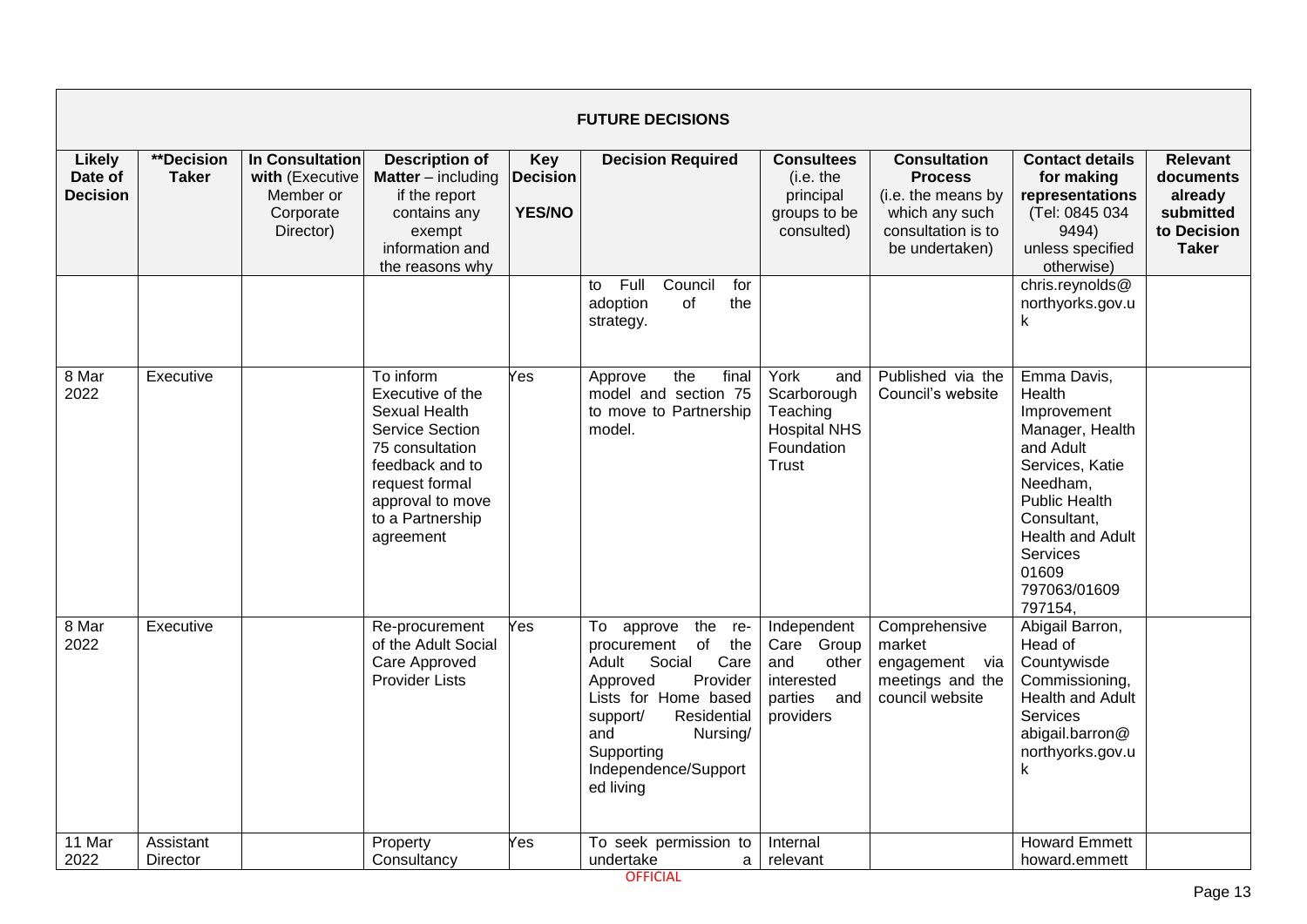|                                             |                            |                                                                           |                                                                                                                                       |                                                | <b>FUTURE DECISIONS</b>                                                                                                                                                                                                                                                                                                                              |                                                                                                                                                                  |                                                                                                                                                                                                                                                                                                                                                                                                                                                                                                                                          |                                                                                                                              |                                                                                     |
|---------------------------------------------|----------------------------|---------------------------------------------------------------------------|---------------------------------------------------------------------------------------------------------------------------------------|------------------------------------------------|------------------------------------------------------------------------------------------------------------------------------------------------------------------------------------------------------------------------------------------------------------------------------------------------------------------------------------------------------|------------------------------------------------------------------------------------------------------------------------------------------------------------------|------------------------------------------------------------------------------------------------------------------------------------------------------------------------------------------------------------------------------------------------------------------------------------------------------------------------------------------------------------------------------------------------------------------------------------------------------------------------------------------------------------------------------------------|------------------------------------------------------------------------------------------------------------------------------|-------------------------------------------------------------------------------------|
| <b>Likely</b><br>Date of<br><b>Decision</b> | **Decision<br><b>Taker</b> | In Consultation<br>with (Executive<br>Member or<br>Corporate<br>Director) | <b>Description of</b><br><b>Matter</b> $-$ including<br>if the report<br>contains any<br>exempt<br>information and<br>the reasons why | <b>Key</b><br><b>Decision</b><br><b>YES/NO</b> | <b>Decision Required</b>                                                                                                                                                                                                                                                                                                                             | <b>Consultees</b><br>(i.e. the<br>principal<br>groups to be<br>consulted)                                                                                        | <b>Consultation</b><br><b>Process</b><br>(i.e. the means by<br>which any such<br>consultation is to<br>be undertaken)                                                                                                                                                                                                                                                                                                                                                                                                                    | <b>Contact details</b><br>for making<br>representations<br>(Tel: 0845 034<br>9494)<br>unless specified<br>otherwise)         | <b>Relevant</b><br>documents<br>already<br>submitted<br>to Decision<br><b>Taker</b> |
|                                             | Strategic<br>Resources     |                                                                           | <b>Services Contract</b><br>Procurement                                                                                               |                                                | procurement for a Multi<br>Disciplinary<br>Consultancy Services<br>Contract                                                                                                                                                                                                                                                                          | officers                                                                                                                                                         |                                                                                                                                                                                                                                                                                                                                                                                                                                                                                                                                          | @northyorks.go<br>v.uk                                                                                                       |                                                                                     |
| 15 Mar<br>2022                              | Executive                  |                                                                           | Weaverthorpe CE<br><b>VC Primary</b><br>School                                                                                        | Yes                                            | (This<br>decision<br>is<br>subject to the approval<br>the<br>Executive<br>by<br>Member for Education<br>Skills<br>and<br>on 7<br>2021<br>December<br>to<br>authorise consultation<br>on this proposal)<br>To publish statutory<br>proposals and notice<br>for the proposal to<br>Weaverthorpe<br>close<br>CE VC Primary School<br>on 31 August 2021. | Parents,<br>Staff,<br>Governors,<br><b>Local Elected</b><br>Members,<br><b>District</b><br>Council,<br>Diocesan<br>Boards and<br>other<br>local<br>stakeholders. | Public<br>consultation from<br>7 January to 18<br>February 2022.<br>Statutory<br>proposals will be<br>published<br>on<br><b>NYCC</b><br>website.<br>Statutory<br>notice<br>will be published<br>in<br>local<br>and<br>newspaper<br>on<br>the<br>placed<br>school<br>gate.<br>Statutory<br>proposals<br>representation<br>period from<br>$\overline{1}$<br>April to 29 April<br>2022.<br>In writing to the<br>Corporate<br>Director- Children<br>Young<br>and<br>People's Service,<br>County<br>Hall,<br>Northallerton,<br>DL7 8AE, or by | Andrew Dixon,<br>Strategic<br>Planning<br>Manager,<br>Education &<br><b>Skills</b><br>andrew.dixon@<br>northyorks.gov.u<br>k |                                                                                     |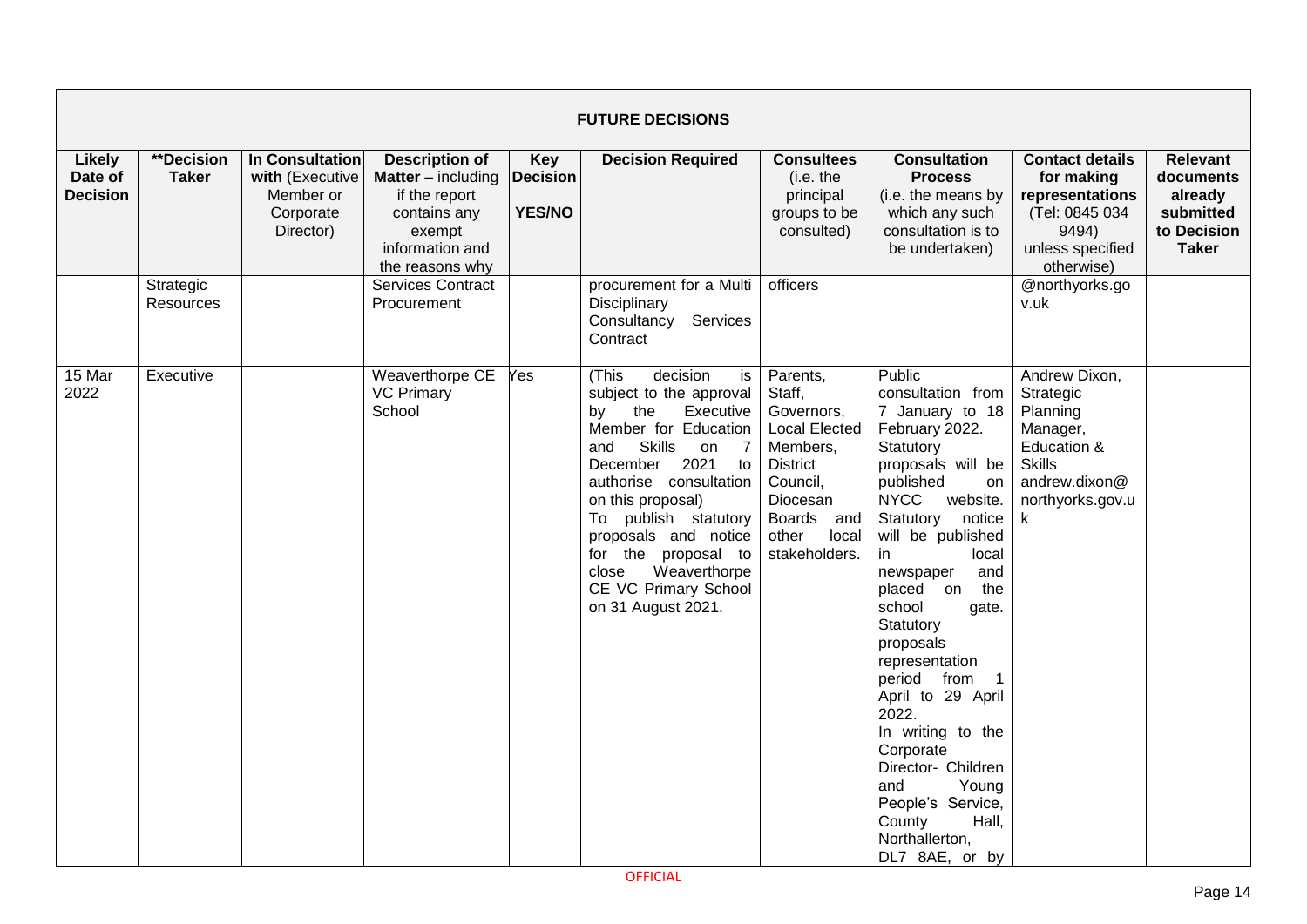|                                             |                                   |                                                                                  |                                                                                                                                       |                                                | <b>FUTURE DECISIONS</b>                                                                                                                                                                                                                                                                                                                                                                      |                                                                                              |                                                                                                                                                                                                                                                                                                                                                                                        |                                                                                                                      |                                                                                                            |
|---------------------------------------------|-----------------------------------|----------------------------------------------------------------------------------|---------------------------------------------------------------------------------------------------------------------------------------|------------------------------------------------|----------------------------------------------------------------------------------------------------------------------------------------------------------------------------------------------------------------------------------------------------------------------------------------------------------------------------------------------------------------------------------------------|----------------------------------------------------------------------------------------------|----------------------------------------------------------------------------------------------------------------------------------------------------------------------------------------------------------------------------------------------------------------------------------------------------------------------------------------------------------------------------------------|----------------------------------------------------------------------------------------------------------------------|------------------------------------------------------------------------------------------------------------|
| <b>Likely</b><br>Date of<br><b>Decision</b> | <b>**Decision</b><br><b>Taker</b> | <b>In Consultation</b><br>with (Executive<br>Member or<br>Corporate<br>Director) | <b>Description of</b><br><b>Matter</b> $-$ including<br>if the report<br>contains any<br>exempt<br>information and<br>the reasons why | <b>Key</b><br><b>Decision</b><br><b>YES/NO</b> | <b>Decision Required</b>                                                                                                                                                                                                                                                                                                                                                                     | <b>Consultees</b><br>(i.e. the<br>principal<br>groups to be<br>consulted)                    | <b>Consultation</b><br><b>Process</b><br>(i.e. the means by<br>which any such<br>consultation is to<br>be undertaken)                                                                                                                                                                                                                                                                  | <b>Contact details</b><br>for making<br>representations<br>(Tel: 0845 034<br>9494)<br>unless specified<br>otherwise) | <b>Relevant</b><br>documents<br>already<br>submitted<br>to Decision<br><b>Taker</b>                        |
|                                             |                                   |                                                                                  |                                                                                                                                       |                                                |                                                                                                                                                                                                                                                                                                                                                                                              |                                                                                              | email<br>to<br>schoolorganisatio<br>n@northyorks.go<br>v.uk by 29 April<br>2022                                                                                                                                                                                                                                                                                                        |                                                                                                                      |                                                                                                            |
| 15 Mar<br>2022                              | Executive                         |                                                                                  | North Yorkshire<br>Enhanced<br>Partnership                                                                                            | Yes                                            | consider<br>To<br>and<br>approve the content of<br>Enhanced<br>the<br>Partnership<br>Plan and<br>Scheme.                                                                                                                                                                                                                                                                                     | Local<br>bus<br>service<br>operators                                                         | Statutory<br>consultation<br>with<br>operators<br>and<br>public                                                                                                                                                                                                                                                                                                                        | Cathy Knight<br>cathy.knight@no<br>rthyorks.gov.uk                                                                   | North<br>Yorkhsire<br>Enhanced<br>Partnership<br><b>National Bus</b><br>Strategy.doc<br>$\pmb{\mathsf{X}}$ |
| 15 Mar<br>2022                              | Executive                         |                                                                                  | Lowering the age<br>range of<br>Goathland<br>Community<br>Primary School to<br>$3 - 11$                                               | Yes                                            | there<br>lf<br>are<br>no<br>objections<br>to<br>the<br>statutory notices,<br>the<br>Executive Member for<br>Education and Skills at<br>his meeting with the<br>Corporate Director -<br><b>CYPS</b><br>Following<br>the<br>publication of statutory<br>notices,<br>to<br>seek<br>approval to lower the<br>school age range of<br>Goathland Community<br>Primary School from 25<br>April 2022. | School<br>community,<br>wider<br>community,<br>other<br>schools,<br>Early Years<br>providers | November<br>In<br>2021<br>the<br>Governing Body<br>of Goathland CP<br>School consulted<br>the<br>local<br>community<br>on<br>their<br>proposal.<br>The response to<br>the<br>consultation<br>will be considered<br>by the Executive<br>on 11 January<br>2022. If approved<br>statutory notices<br>would<br>be<br>published<br>21st<br>between<br>January and 18th<br>2022.<br>February | Matt George,<br>Strategic<br>Planning Officer,<br><b>CYPS</b><br>matt.george@no<br>rthyorks.gov.uk                   |                                                                                                            |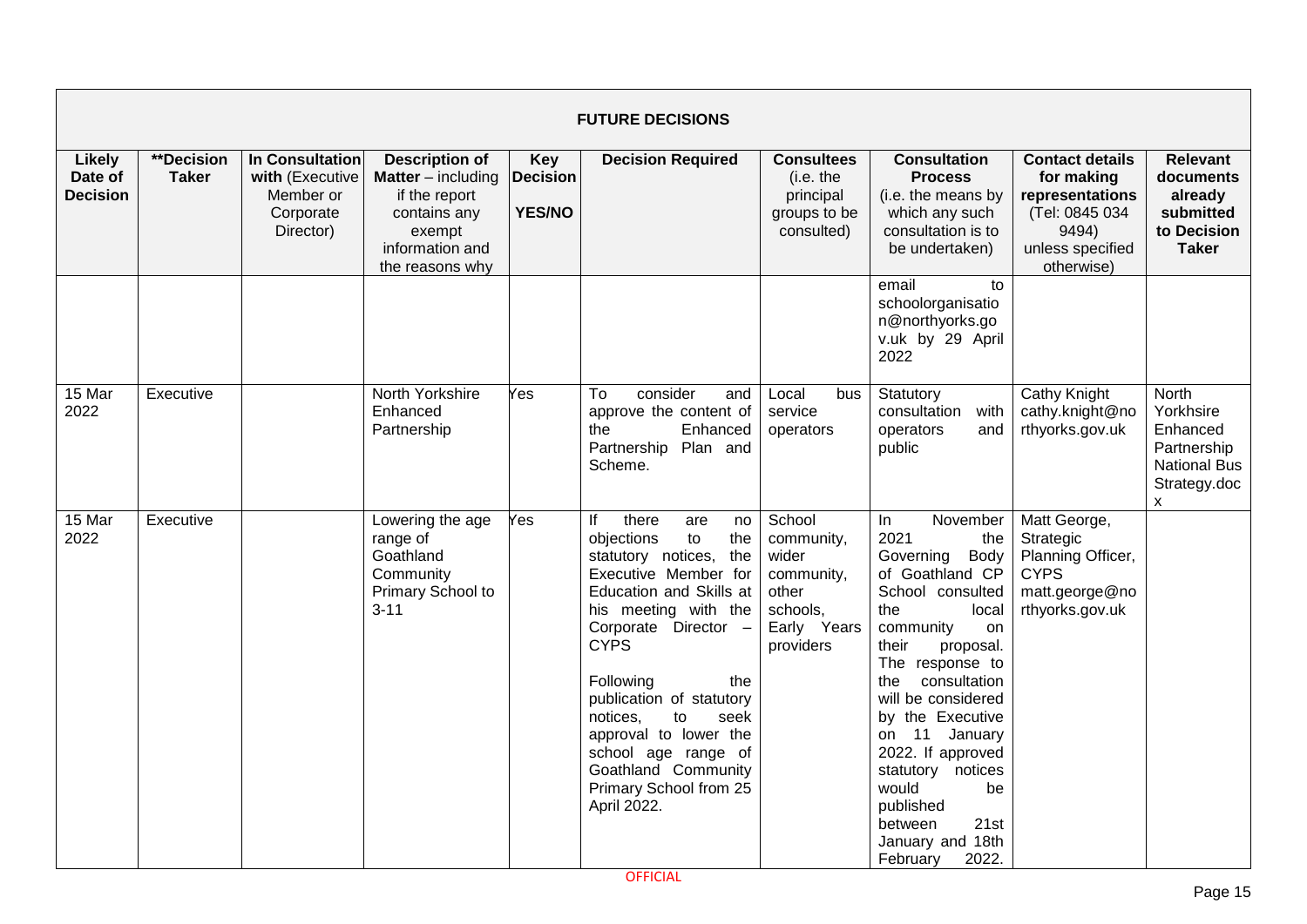|                                             |                                   |                                                                                  |                                                                                                                                     |                                                | <b>FUTURE DECISIONS</b>                                                                                                                   |                                                                                                                         |                                                                                                                                                                                                        |                                                                                                                             |                                                                              |
|---------------------------------------------|-----------------------------------|----------------------------------------------------------------------------------|-------------------------------------------------------------------------------------------------------------------------------------|------------------------------------------------|-------------------------------------------------------------------------------------------------------------------------------------------|-------------------------------------------------------------------------------------------------------------------------|--------------------------------------------------------------------------------------------------------------------------------------------------------------------------------------------------------|-----------------------------------------------------------------------------------------------------------------------------|------------------------------------------------------------------------------|
| <b>Likely</b><br>Date of<br><b>Decision</b> | <b>**Decision</b><br><b>Taker</b> | <b>In Consultation</b><br>with (Executive<br>Member or<br>Corporate<br>Director) | <b>Description of</b><br><b>Matter</b> – including<br>if the report<br>contains any<br>exempt<br>information and<br>the reasons why | <b>Key</b><br><b>Decision</b><br><b>YES/NO</b> | <b>Decision Required</b>                                                                                                                  | <b>Consultees</b><br>(i.e. the<br>principal<br>groups to be<br>consulted)                                               | <b>Consultation</b><br><b>Process</b><br>(i.e. the means by<br>which any such<br>consultation is to<br>be undertaken)                                                                                  | <b>Contact details</b><br>for making<br>representations<br>(Tel: 0845 034<br>9494)<br>unless specified<br>otherwise)        | Relevant<br>documents<br>already<br>submitted<br>to Decision<br><b>Taker</b> |
|                                             |                                   |                                                                                  |                                                                                                                                     |                                                |                                                                                                                                           |                                                                                                                         | Objections should<br>made<br>be<br>ign<br>writing<br>to<br>Corporate<br>Director<br>Children<br>and<br>People's<br>Young<br>Service, County<br>Hall, Northallerton<br>DL7 8AE by 18th<br>February 2022 |                                                                                                                             |                                                                              |
| 15 Mar<br>2022                              | Executive                         |                                                                                  | Consideration of<br><b>Revised Planning</b><br>Enforcement and<br><b>Monitoring Policy</b>                                          | Yes                                            | Seek recommendation<br>the<br>to<br>proposed<br>Planning Enforcement<br>and Monitoring Policy<br>full<br>Council<br>to<br>for<br>approval | Planning                                                                                                                |                                                                                                                                                                                                        | Vicky Perkin,<br>Head of<br>Planning<br><b>Services</b><br>vicky.perkin@no<br>rthyorks.gov.uk                               |                                                                              |
| 15 Mar<br>2022                              | Executive                         |                                                                                  | Redeployment of<br>land to the north<br>and south of<br>Crosshills Lane,<br>Selby                                                   | Yes                                            | To<br>approve<br>the<br>proposed<br>redeployment of the<br>property                                                                       | Executive<br>members<br>and<br>Management<br>Board at the<br>informal<br>Executive<br>meeting held<br>on 8 June<br>2021 |                                                                                                                                                                                                        | Philip Cowan,<br>Non-Operational<br>Property<br>Manager, NYCC<br>Property<br>Services<br>Philip.Cowan@n<br>orthyorks.gov.uk |                                                                              |
| 15 Mar<br>2022                              | Executive                         |                                                                                  | Children and<br>Young People's<br>Service, Planning                                                                                 | Yes                                            | To approve the Basic<br>Need<br>Capital<br>2022/25<br>Programme                                                                           | Not<br>applicable                                                                                                       | Not applicable                                                                                                                                                                                         | Andrew Dixon,<br>Strategic<br>Planning                                                                                      |                                                                              |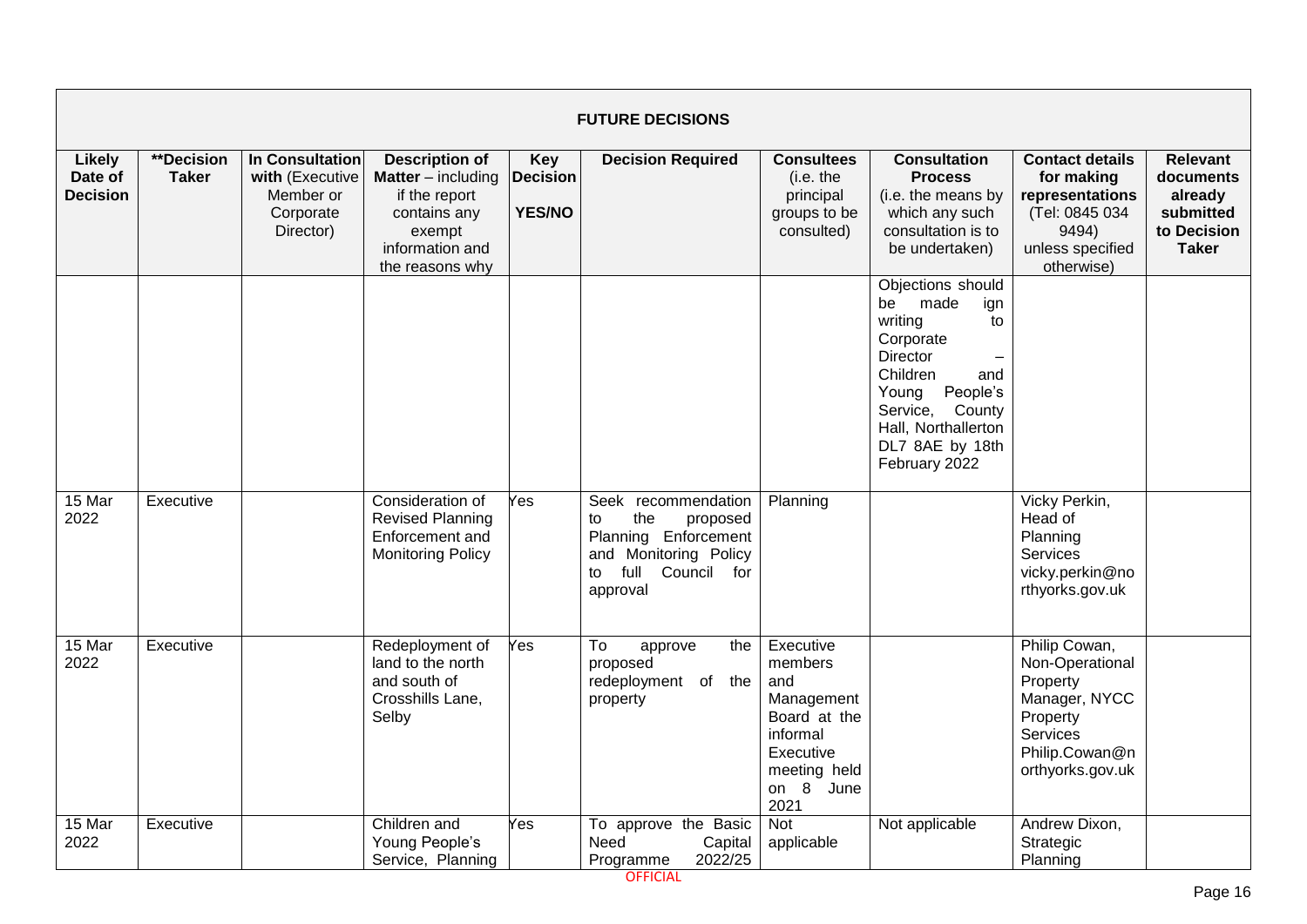|                                             |                                                                                                                                                                   |                                                                                                                                                                                                               |                                                                                                                                                                 |                                                | <b>FUTURE DECISIONS</b>                                                                 |                                                                           |                                                                                                                       |                                                                                                                              |                                                                                                                                                                         |
|---------------------------------------------|-------------------------------------------------------------------------------------------------------------------------------------------------------------------|---------------------------------------------------------------------------------------------------------------------------------------------------------------------------------------------------------------|-----------------------------------------------------------------------------------------------------------------------------------------------------------------|------------------------------------------------|-----------------------------------------------------------------------------------------|---------------------------------------------------------------------------|-----------------------------------------------------------------------------------------------------------------------|------------------------------------------------------------------------------------------------------------------------------|-------------------------------------------------------------------------------------------------------------------------------------------------------------------------|
| <b>Likely</b><br>Date of<br><b>Decision</b> | <b>**Decision</b><br><b>Taker</b>                                                                                                                                 | <b>In Consultation</b><br>with (Executive<br>Member or<br>Corporate<br>Director)                                                                                                                              | <b>Description of</b><br><b>Matter</b> – including<br>if the report<br>contains any<br>exempt<br>information and<br>the reasons why                             | <b>Key</b><br><b>Decision</b><br><b>YES/NO</b> | <b>Decision Required</b>                                                                | <b>Consultees</b><br>(i.e. the<br>principal<br>groups to be<br>consulted) | <b>Consultation</b><br><b>Process</b><br>(i.e. the means by<br>which any such<br>consultation is to<br>be undertaken) | <b>Contact details</b><br>for making<br>representations<br>(Tel: 0845 034<br>9494)<br>unless specified<br>otherwise)         | <b>Relevant</b><br>documents<br>already<br>submitted<br>to Decision<br><b>Taker</b>                                                                                     |
|                                             |                                                                                                                                                                   |                                                                                                                                                                                                               | of School Places -<br><b>Basic Need</b><br>Capital<br>Programme<br>2022/25                                                                                      |                                                | the<br>purpose of<br>for<br>planning future school<br>places                            |                                                                           |                                                                                                                       | Manager,<br>Education &<br><b>Skills</b><br>andrew.dixon@<br>northyorks.gov.u<br>k                                           |                                                                                                                                                                         |
| 22 Mar<br>2022                              | Corporate<br>Director of<br>Children<br>and Young<br>People's<br>Services                                                                                         | Executive<br>Member for<br>Education and<br>Skills,<br>including early<br>years, schools,<br>apprenticeship<br>s, FE colleges<br>& UTC`s, and<br>engagement<br>with the skills<br>agenda of the<br><b>LEP</b> | The expansion of<br><b>Barlby School</b><br>requires a<br>variation to the<br>PFI Contract<br>dated 30 March<br>2001 between<br>NYCC and the<br>school provider | Yes                                            | Approve the terms of<br>the variation to the PFI<br>for<br>contract<br>Barlby<br>School | Assistant<br>Chief<br>Executive<br>Legal<br>and<br>Democratic<br>Services | Meetings<br>and<br>discussions                                                                                        | Andrew Dixon,<br>Strategic<br>Planning<br>Manager,<br>Education &<br><b>Skills</b><br>andrew.dixon@<br>northyorks.gov.u<br>k | The<br>expansion of<br>Barlby<br>School<br>requires a<br>variation to<br>the PFI<br>Contract<br>dated 30<br>March 2001<br>between<br>NYCC and<br>the school<br>provider |
| 25 Mar<br>2022<br>25 Mar<br>2022            | Executive<br>Member for<br>Access<br><b>Business</b><br>and<br>Environment<br>al Services -<br>Executive<br>Members &<br>Corporate<br><b>Director</b><br>Meetings | Corporate<br>Director of<br><b>Business and</b><br>Environmental<br>Services                                                                                                                                  | Bikeability<br><b>Scheme Grant</b><br>Offer 2022/23                                                                                                             | Yes                                            | To seek approval for<br>acceptance of the grant<br>funding offer.                       |                                                                           |                                                                                                                       | <b>Fiona Ancell</b><br>fiona.ancell@no<br>rthyorks.gov.uk<br>fiona.ancell@no<br>rthyorks.gov.uk                              |                                                                                                                                                                         |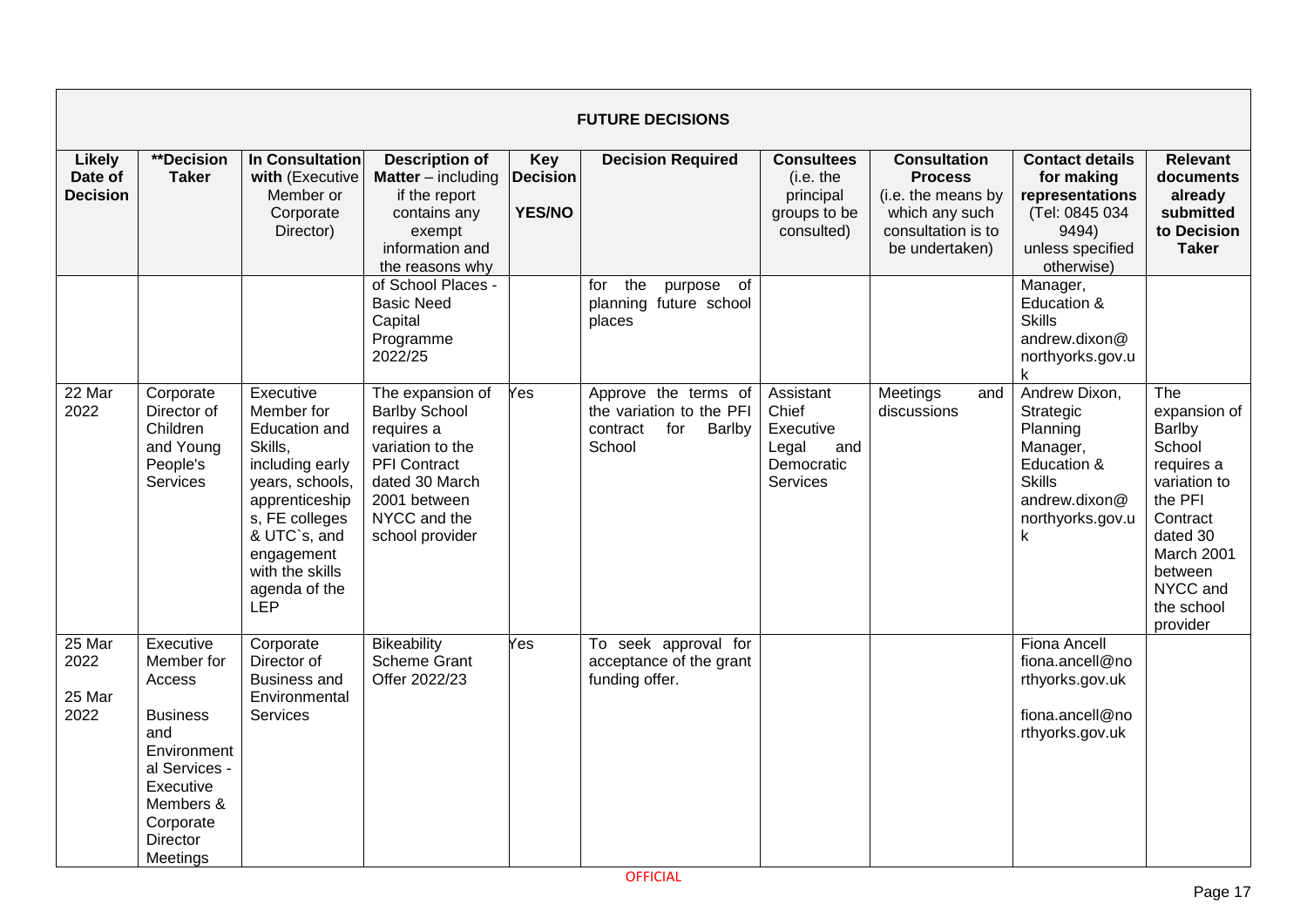|                                             |                            |                                                                           |                                                                                                                                       |                                                | <b>FUTURE DECISIONS</b>                                                                                                                                                                                                                                                                                                                                                                                                                                                             |                                                                                                                                                                            |                                                                                                                                                                                                                                                                                                                                                                                |                                                                                                                         |                                                                                     |
|---------------------------------------------|----------------------------|---------------------------------------------------------------------------|---------------------------------------------------------------------------------------------------------------------------------------|------------------------------------------------|-------------------------------------------------------------------------------------------------------------------------------------------------------------------------------------------------------------------------------------------------------------------------------------------------------------------------------------------------------------------------------------------------------------------------------------------------------------------------------------|----------------------------------------------------------------------------------------------------------------------------------------------------------------------------|--------------------------------------------------------------------------------------------------------------------------------------------------------------------------------------------------------------------------------------------------------------------------------------------------------------------------------------------------------------------------------|-------------------------------------------------------------------------------------------------------------------------|-------------------------------------------------------------------------------------|
| <b>Likely</b><br>Date of<br><b>Decision</b> | **Decision<br><b>Taker</b> | In Consultation<br>with (Executive<br>Member or<br>Corporate<br>Director) | <b>Description of</b><br><b>Matter</b> $-$ including<br>if the report<br>contains any<br>exempt<br>information and<br>the reasons why | <b>Key</b><br><b>Decision</b><br><b>YES/NO</b> | <b>Decision Required</b>                                                                                                                                                                                                                                                                                                                                                                                                                                                            | <b>Consultees</b><br>(i.e. the<br>principal<br>groups to be<br>consulted)                                                                                                  | <b>Consultation</b><br><b>Process</b><br>(i.e. the means by<br>which any such<br>consultation is to<br>be undertaken)                                                                                                                                                                                                                                                          | <b>Contact details</b><br>for making<br>representations<br>(Tel: 0845 034<br>9494)<br>unless specified<br>otherwise)    | <b>Relevant</b><br>documents<br>already<br>submitted<br>to Decision<br><b>Taker</b> |
| 19 Apr<br>2022                              | Executive                  |                                                                           | Children and<br>Young People's<br>Service, Capital<br>investment in<br>schools                                                        | Yes                                            | To brief Executive on<br>the approach for good<br>estate management of<br><b>NYCC</b><br>maintained<br>schools, and to seek<br>for<br>approval<br>the<br>categories of projects<br>to be prioritised for<br>capital investment                                                                                                                                                                                                                                                      | Schools<br>Forum<br>by<br>followed<br>wider<br>distribution to<br><b>NYCC</b><br>maintained<br>schools                                                                     | Item at Schools<br>Forum<br>meeting<br>on 20<br>January<br>2022.<br>Schools<br>consulted<br>24<br>between<br>January and 21<br>February 2022. In<br>writing to Andrew<br>Dixon by email:<br>Andrew.dixon@n<br>orthyorks.gov.uk                                                                                                                                                 | Andrew Dixon,<br>Strategic<br>Planning<br>Manager,<br>Education &<br><b>Skills</b><br>andrew.dixon@<br>northyorks.gov.u |                                                                                     |
| 19 Apr<br>2022                              | Executive                  |                                                                           | Harrogate Grove<br>Road and<br>Woodfield<br>Community<br><b>Primary Schools</b>                                                       | Yes                                            | (Subject to approval by<br>Executive<br>22<br>on<br>2022<br>February<br>to<br>publish<br>statutory<br>proposals)<br>Following<br>the<br>publication of statutory<br>proposals, to determine<br>whether to amalgamate<br>Road<br>Grove<br>and<br>Woodfield Community<br>Primary<br>Schools,<br>through the technical<br>closure of Woodfield<br>Primary<br>Community<br>School as a separate<br>entity from 31 August<br>2022.<br>and<br>the<br>of<br>enlargement<br>premises<br>and | Parents,<br>Staff,<br>Governors,<br><b>Local Elected</b><br>Members,<br><b>District</b><br>Council,<br>Diocesan<br><b>Boards</b><br>and<br>other<br>local<br>stakeholders. | <b>Public</b><br>consultation from<br>2 December to 28<br>January.<br>Statutory<br>proposals<br>published<br>on<br><b>NYCC</b><br>website.<br>Statutory<br>proposals<br>representation<br>period<br>from<br>3<br>March<br>to<br>31<br>March.<br>In writing to the<br>Corporate<br>Director- Children<br>Young<br>and<br>People's Service,<br>County<br>Hall,<br>Northallerton, | John Lee, CYPS<br>Strategic<br><b>Planning Officer</b><br>john.s.lee@nort<br>hyorks.gov.uk                              |                                                                                     |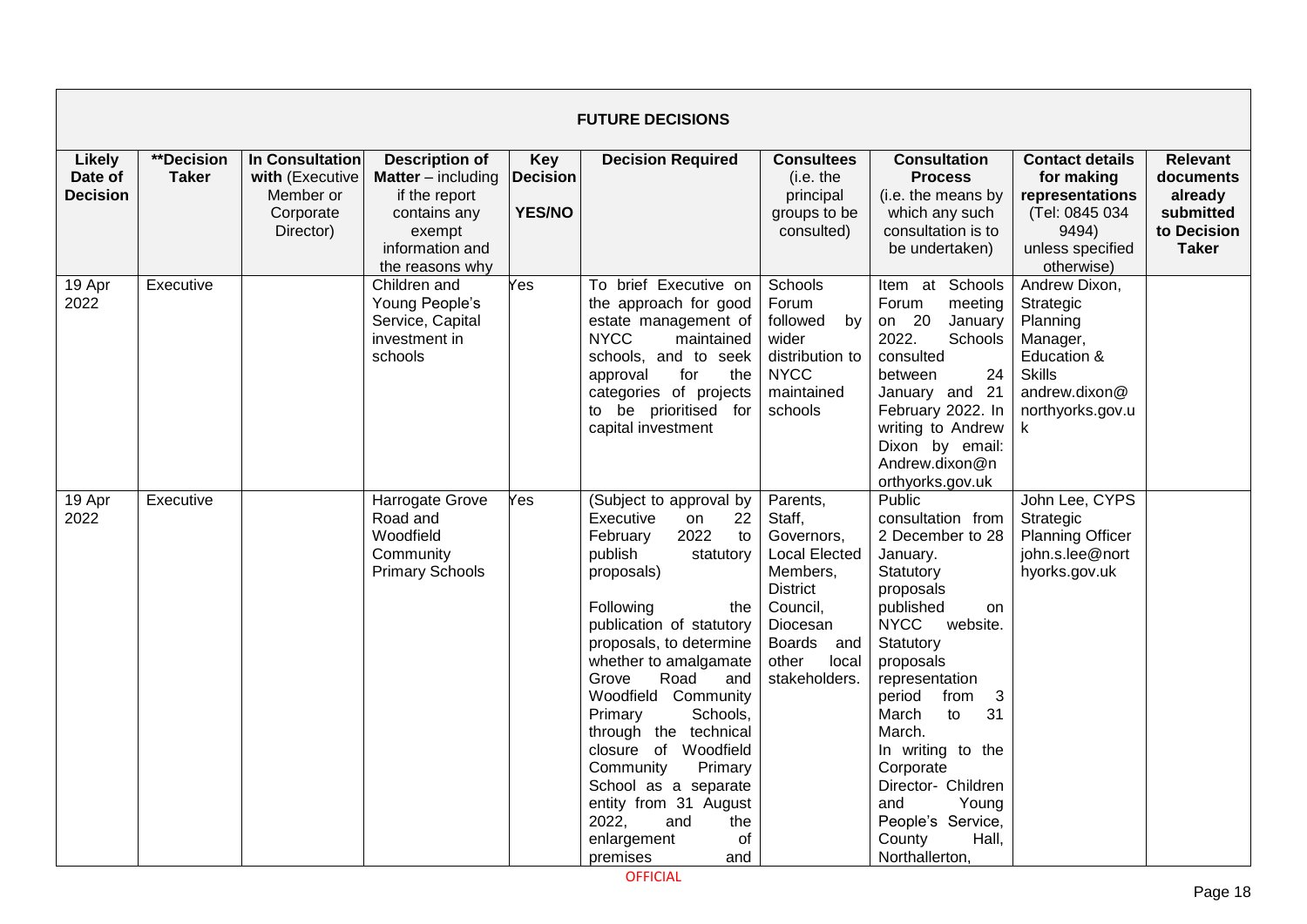|                                             |                            |                                                                                                                                                                                                                                                                                                    |                                                                                                                                     |                                                | <b>FUTURE DECISIONS</b>                                                                                                                                                                                                                                                              |                                                                                                                      |                                                                                                                       |                                                                                                                      |                                                                                     |
|---------------------------------------------|----------------------------|----------------------------------------------------------------------------------------------------------------------------------------------------------------------------------------------------------------------------------------------------------------------------------------------------|-------------------------------------------------------------------------------------------------------------------------------------|------------------------------------------------|--------------------------------------------------------------------------------------------------------------------------------------------------------------------------------------------------------------------------------------------------------------------------------------|----------------------------------------------------------------------------------------------------------------------|-----------------------------------------------------------------------------------------------------------------------|----------------------------------------------------------------------------------------------------------------------|-------------------------------------------------------------------------------------|
| <b>Likely</b><br>Date of<br><b>Decision</b> | **Decision<br><b>Taker</b> | In Consultation<br>with (Executive<br>Member or<br>Corporate<br>Director)                                                                                                                                                                                                                          | <b>Description of</b><br><b>Matter</b> – including<br>if the report<br>contains any<br>exempt<br>information and<br>the reasons why | <b>Key</b><br><b>Decision</b><br><b>YES/NO</b> | <b>Decision Required</b>                                                                                                                                                                                                                                                             | <b>Consultees</b><br>(i.e. the<br>principal<br>groups to be<br>consulted)                                            | <b>Consultation</b><br><b>Process</b><br>(i.e. the means by<br>which any such<br>consultation is to<br>be undertaken) | <b>Contact details</b><br>for making<br>representations<br>(Tel: 0845 034<br>9494)<br>unless specified<br>otherwise) | <b>Relevant</b><br>documents<br>already<br>submitted<br>to Decision<br><b>Taker</b> |
|                                             |                            |                                                                                                                                                                                                                                                                                                    |                                                                                                                                     |                                                | expansion<br>onto<br>the<br>Woodfield site of Grove<br>Road<br>Community<br>Primary School from 1<br>September 2022.<br>if<br>there<br>are<br>no<br>to<br>objections<br>the<br>statutory proposals, the<br>Executive Member for<br>Education and Skills)<br>will take this decision. |                                                                                                                      | DL7 8AE, or by<br>email<br>to<br>schoolorganisatio<br>n@northyorks.go<br>v.uk by 31 March<br>2022                     |                                                                                                                      |                                                                                     |
| $19$ Apr<br>2022                            | Executive                  | Executive<br>Member for<br><b>Adult Social</b><br>Care & Health<br>Integration, incl<br>Health &<br>Wellbeing<br>Board and<br>Extra Care,<br>Executive<br>Member for<br>Public Health,<br>Prevention and<br>Supported<br>Housing,<br>including<br>Sustainability<br>and<br>Transformation<br>Plans | Re-procurement<br>or in-sourcing of<br><b>Shared Lives</b><br>Scheme                                                                | Yes                                            | To seek approval to re-<br>procure or in-source<br>Shared<br>the<br>Lives<br>Scheme                                                                                                                                                                                                  | No<br>formal<br>consultation.<br>An<br>engagement<br>process will<br>take<br>place<br>with<br>interested<br>parties. | N/A                                                                                                                   | Adam Gray,<br>Commissioning<br>Manager, Health<br>and Adult<br>Services<br>01609 797276                              |                                                                                     |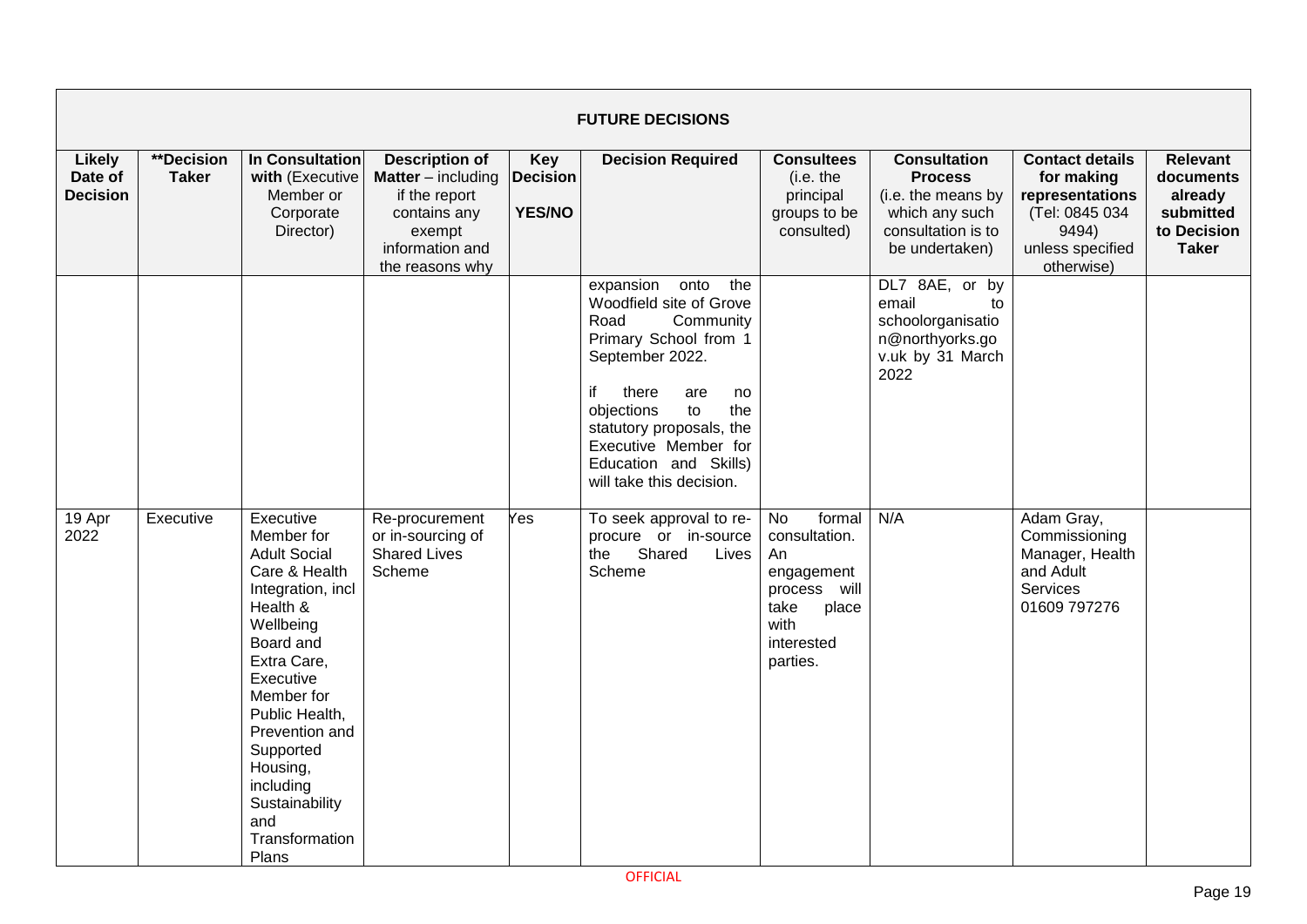|                                             |                                                 |                                                                                  |                                                                                                                                       |                                         | <b>FUTURE DECISIONS</b>                                                                                                                                                                  |                                                                                                                                      |                                                                                                                       |                                                                                                                      |                                                                                     |
|---------------------------------------------|-------------------------------------------------|----------------------------------------------------------------------------------|---------------------------------------------------------------------------------------------------------------------------------------|-----------------------------------------|------------------------------------------------------------------------------------------------------------------------------------------------------------------------------------------|--------------------------------------------------------------------------------------------------------------------------------------|-----------------------------------------------------------------------------------------------------------------------|----------------------------------------------------------------------------------------------------------------------|-------------------------------------------------------------------------------------|
| <b>Likely</b><br>Date of<br><b>Decision</b> | **Decision<br><b>Taker</b>                      | <b>In Consultation</b><br>with (Executive<br>Member or<br>Corporate<br>Director) | <b>Description of</b><br><b>Matter</b> $-$ including<br>if the report<br>contains any<br>exempt<br>information and<br>the reasons why | Key<br><b>Decision</b><br><b>YES/NO</b> | <b>Decision Required</b>                                                                                                                                                                 | <b>Consultees</b><br>(i.e. the<br>principal<br>groups to be<br>consulted)                                                            | <b>Consultation</b><br><b>Process</b><br>(i.e. the means by<br>which any such<br>consultation is to<br>be undertaken) | <b>Contact details</b><br>for making<br>representations<br>(Tel: 0845 034<br>9494)<br>unless specified<br>otherwise) | <b>Relevant</b><br>documents<br>already<br>submitted<br>to Decision<br><b>Taker</b> |
| 19 Apr<br>2022                              | Executive                                       |                                                                                  | A59 Kex Gill<br><b>Diversion Contract</b><br>Award                                                                                    | Yes                                     | To inform members of<br>the outcome of the<br>tendering process and<br>seek approval to award<br>the A59 Kex<br>Gill<br>diversion contract                                               | Executive<br><b>Members</b><br>and<br>Management<br>Board at the<br>informal<br>Executive<br>meeting held<br>on $6$<br>July<br>2021. | N/A                                                                                                                   | Mark Hugill,<br>Senior Engineer,<br>Highways &<br>Transportation<br>mark.hugill@nor<br>thyorks.gov.uk                |                                                                                     |
| $17$ May<br>2022                            | Assistant<br>Director<br>Strategic<br>Resources |                                                                                  | Expansion of<br>Greatwood<br>Community<br>Primary and<br>Nursery School,<br>Skipton (Northern<br><b>Star Academies</b><br>Trust)      | Yes                                     | To<br>undertake<br>a<br>procurement exercise<br>for the expansion of<br><b>Greatwood Community</b><br>Primary and Nursery<br>Skipton<br>School,<br>(Northern<br>Star<br>Academies Trust) | Relevant<br>officers<br>$\qquad \qquad \blacksquare$<br>internal                                                                     | Not applicable                                                                                                        | <b>Howard Emmett</b><br>howard.emmett<br>@northyorks.go<br>v.uk                                                      |                                                                                     |
| 18 May<br>2022                              | County<br>Council                               |                                                                                  | Adoption of the<br>Special<br>Educational<br>Needs and<br><b>Disabilities</b><br>Strategy                                             | Yes                                     | Adopt the SEND Local<br>Area Strategy (subject<br>recommendation<br>to<br>from Executive)                                                                                                |                                                                                                                                      |                                                                                                                       | Chris Reynolds,<br>Head of SEND<br>Strategic<br>Planning and<br>Resources<br>chris.reynolds@<br>northyorks.gov.u     |                                                                                     |
| 18 May<br>2022                              | County<br>Council                               |                                                                                  | Approval of<br><b>Revised Planning</b><br>Enforcement and<br><b>Monitoring Policy</b>                                                 | No                                      | Seek approval for the<br>proposed<br>Planning<br>Enforcement<br>and<br><b>Monitoring Policy</b>                                                                                          | Executive<br>22<br>March<br>2022                                                                                                     |                                                                                                                       | Vicky Perkin,<br>Head of<br>Planning<br>Services                                                                     |                                                                                     |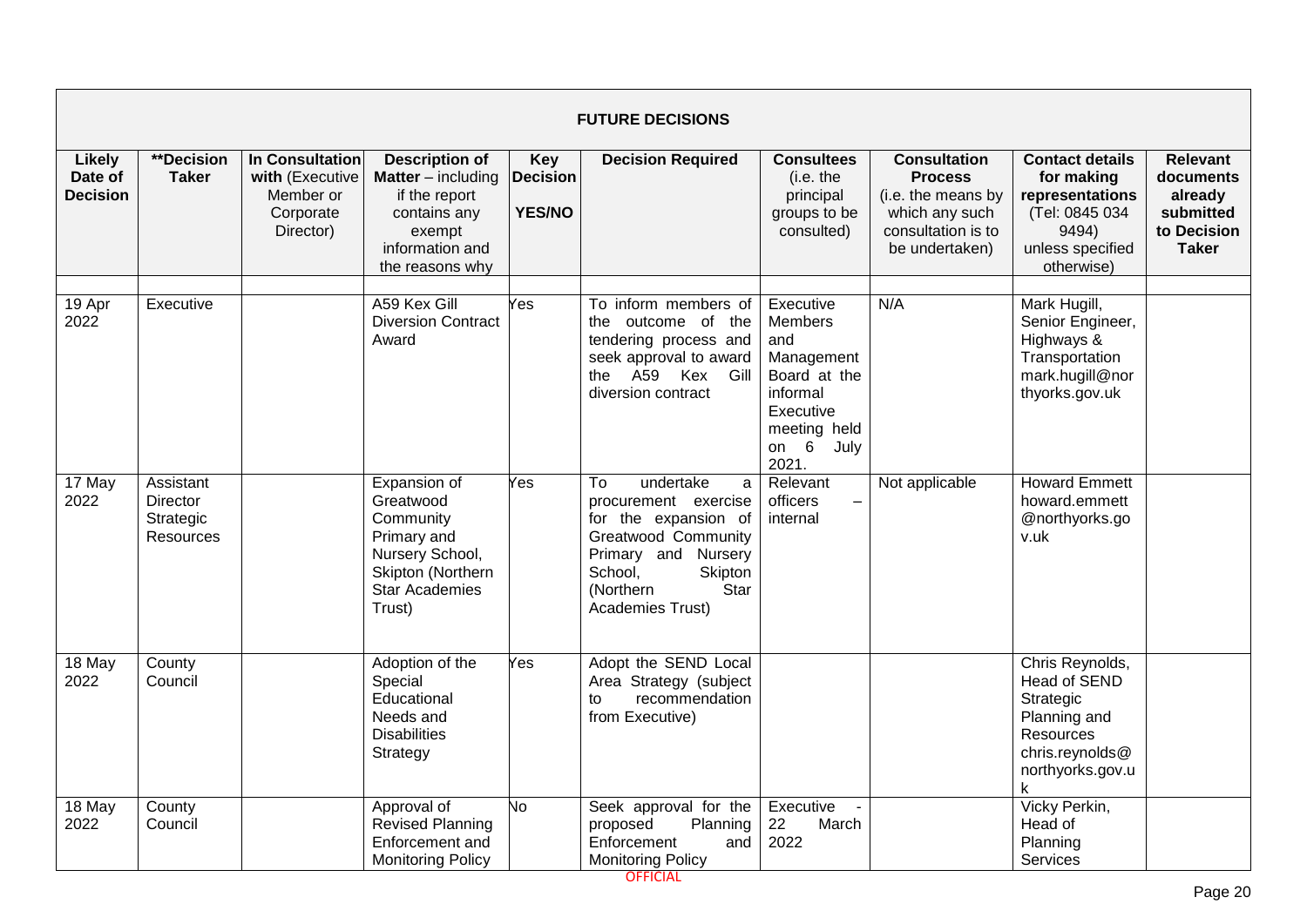|                                             |                            |                                                                           |                                                                                                                                       |                                                | <b>FUTURE DECISIONS</b>                                                                                                                                                                                                                                                                                                                                                                                                                                                  |                                                                                                                                                                            |                                                                                                                                                                                                                                                                                                                                                                                                                                                                                            |                                                                                                                                                                    |                                                                                     |
|---------------------------------------------|----------------------------|---------------------------------------------------------------------------|---------------------------------------------------------------------------------------------------------------------------------------|------------------------------------------------|--------------------------------------------------------------------------------------------------------------------------------------------------------------------------------------------------------------------------------------------------------------------------------------------------------------------------------------------------------------------------------------------------------------------------------------------------------------------------|----------------------------------------------------------------------------------------------------------------------------------------------------------------------------|--------------------------------------------------------------------------------------------------------------------------------------------------------------------------------------------------------------------------------------------------------------------------------------------------------------------------------------------------------------------------------------------------------------------------------------------------------------------------------------------|--------------------------------------------------------------------------------------------------------------------------------------------------------------------|-------------------------------------------------------------------------------------|
| <b>Likely</b><br>Date of<br><b>Decision</b> | **Decision<br><b>Taker</b> | In Consultation<br>with (Executive<br>Member or<br>Corporate<br>Director) | <b>Description of</b><br><b>Matter</b> $-$ including<br>if the report<br>contains any<br>exempt<br>information and<br>the reasons why | <b>Key</b><br><b>Decision</b><br><b>YES/NO</b> | <b>Decision Required</b>                                                                                                                                                                                                                                                                                                                                                                                                                                                 | <b>Consultees</b><br>(i.e. the<br>principal<br>groups to be<br>consulted)                                                                                                  | <b>Consultation</b><br><b>Process</b><br>(i.e. the means by<br>which any such<br>consultation is to<br>be undertaken)                                                                                                                                                                                                                                                                                                                                                                      | <b>Contact details</b><br>for making<br>representations<br>(Tel: 0845 034<br>9494)<br>unless specified<br>otherwise)                                               | <b>Relevant</b><br>documents<br>already<br>submitted<br>to Decision<br><b>Taker</b> |
| 31 May<br>2022                              | Executive                  |                                                                           | Closure proposal<br>for Weaverthorpe<br>CE VC Primary<br>School                                                                       | Yes.                                           | Note: if there are no<br>objections<br>to<br>the<br>statutory proposals, the<br>Executive Member for<br>Education and Skills<br>will take this decision).<br>The decision is also<br>subject to the approval<br>by Executive on 22<br>March 2022 to publish<br>statutory proposals).<br>Following<br>the<br>publication of statutory<br>proposals, to determine<br>whether<br>close<br>to<br>Weaverthorpe CE VC<br>Primary School with<br>effect from 31 August<br>2022. | Parents,<br>Staff,<br>Governors,<br><b>Local Elected</b><br>Members,<br><b>District</b><br>Council,<br>Diocesan<br><b>Boards</b><br>and<br>other<br>local<br>stakeholders. | Public<br>consultation from<br>7 January to 18<br>February 2022.<br>Statutory<br>proposals<br>published<br>on<br><b>NYCC</b><br>website.<br>Statutory<br>proposals<br>representation<br>period from<br>$\overline{1}$<br>April to 29 April<br>2022. In writing to<br>the<br>Corporate<br>Director- Children<br>Young<br>and<br>People's Service,<br>County<br>Hall,<br>Northallerton,<br>DL7 8AE, or by<br>email<br>to<br>schoolorganisatio<br>n@northyorks.go<br>v.uk by 29 April<br>2022 | vicky.perkin@no<br>rthyorks.gov.uk<br>Andrew Dixon,<br>Strategic<br>Planning<br>Manager,<br>Education &<br><b>Skills</b><br>andrew.dixon@<br>northyorks.gov.u<br>k |                                                                                     |
| 31 May<br>2022                              | Executive                  |                                                                           | Dementia care<br>facility in<br>Harrogate                                                                                             | Yes                                            | To seek approval to<br>construct and operate<br><b>NYCC</b><br>owned<br>an<br>dementia care facility in                                                                                                                                                                                                                                                                                                                                                                  | Other service<br>providers<br>Service<br>users                                                                                                                             | Formal<br>consultation<br>process in line<br>with governance.                                                                                                                                                                                                                                                                                                                                                                                                                              | Dale Owens,<br>Assistant<br>Director<br>Prevention &                                                                                                               |                                                                                     |